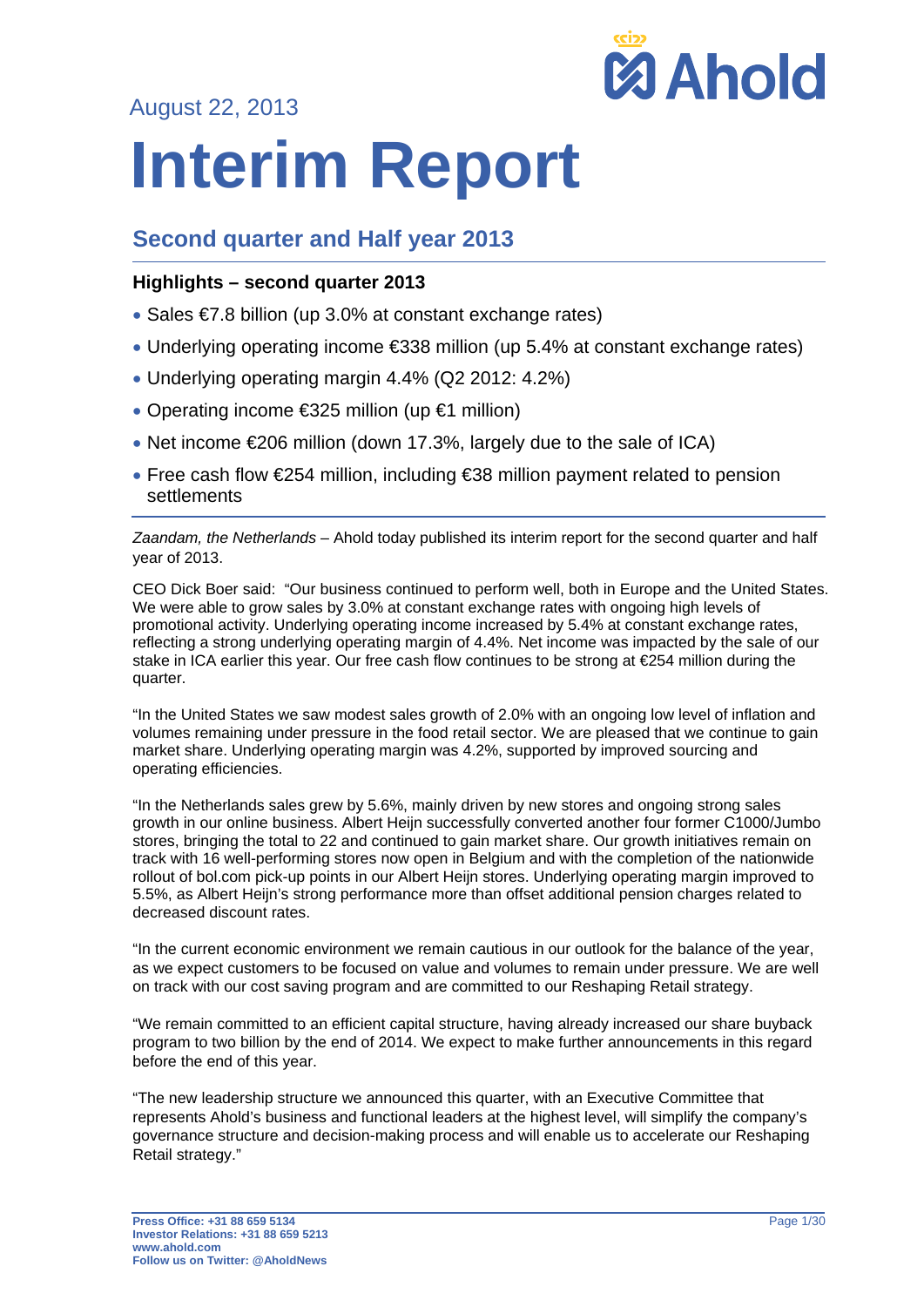

## **Group performance**

|                                             |       |                   |               | % change   |           |           |               | % change   |
|---------------------------------------------|-------|-------------------|---------------|------------|-----------|-----------|---------------|------------|
| $(\epsilon$ million, except per share data) | Q2    | Q <sub>2</sub>    | $\frac{9}{6}$ | constant   | <b>HY</b> | <b>HY</b> | $\frac{9}{6}$ | constant   |
|                                             | 2013  | 2012 <sup>1</sup> | change        | rates      | 2013      | $2012^1$  | change,       | rates      |
| Net sales                                   | 7.769 | 7,692             | 1.0%          | 3.0%       | 17,886    | 17,408    | 2.7%          | 3.8%       |
| Underlying operating income                 | 338   | 325               | 4.0%          | 5.4%       | 754       | 741       | 1.8%          | 2.6%       |
| Operating income                            | 325   | 324               | 0.3%          | 1.8%       | 670       | 737       | $(9.1)\%$     | (8.4)%     |
| Income from continuing operations           | 199   | 218               | (8.7)%        | (6.9)%     | 407       | 475       | (14.3)%       | $(13.4)\%$ |
| Net income                                  | 206   | 249               | (17.3)%       | (16.0)%    | 2,157     | 534       | 303.9%        | 306.3%     |
| Basic earnings per share                    | 0.20  | 0.24              | $(16.7)\%$    | $(15.5)\%$ | 2.08      | 0.51      | 307.8%        | 308.6%     |

*1 As explained further under Note 2 to the enclosed summary financial statements, the prior year's results have been restated to reflect certain changes in presentation, the classification of the Company's investment in ICA as a discontinued operation, and the amendments resulting from the retrospective application of IAS 19 revised "Employee Benefits."* 

We continue to make progress on our Reshaping Retail strategy at Ahold, which involves taking advantage of rapid changes in consumer behavior, shopping trends and the retail landscape. We remain focused on improving our competitive position through cost reductions and the overall simplification of our processes.

In the second quarter of 2013:

- We made strong progress with our cost reduction program and remain on target to deliver on our €600 million of cost reductions, to be completed in 2014. Improvements were achieved in the areas of sourcing, productivity in the store operations, and promotional effectiveness.
- We opened 34 new pick-up points for our online retail operations Peapod and albert.nl; we operated 43 pick-up points in the U.S. and 11 in the Netherlands.
- Albert Heijn converted another four former C1000 stores to its store network, bringing the total number of converted stores to 22.
- Albert Heijn continued expanding in Belgium bringing the total number of stores to 16, ten more than last year.
- Bol.com and Albert Heijn completed the nationwide rollout of in-store Albert Heijn pick-up points for orders placed at bol.com. The majority of our Albert Heijn stores in Belgium now also offer this new service to our customers.
- In the Czech Republic another two compact hypers were converted into our new format bringing the total number to 12.
- We announced a new executive leadership structure, designed to simplify the company's governance structure and decision-making process and enable us to accelerate our Reshaping Retail strategy.

## **Second quarter 2013 (compared to second quarter 2012)**

Net sales were €7.8 billion, up 1.0%. At constant exchange rates, net sales increased by 3.0%. During the quarter, Ahold USA achieved 2.0% sales growth, measured in US dollars, and the Netherlands achieved 5.6% growth. Sales in Other Europe (Czech Republic and Slovakia combined) decreased 3.4% at constant exchange rates.

Underlying operating income was €338 million, up 4.0% and 5.4% at actual and constant exchange rates, respectively. Underlying operating margin was 4.4% compared to 4.2% last year.

Operating income was €325 million, up 0.3% and 1.8% at actual and constant exchange rates, respectively. This included €34 million of impairment charges offset by €20 million of gains on the sale of assets.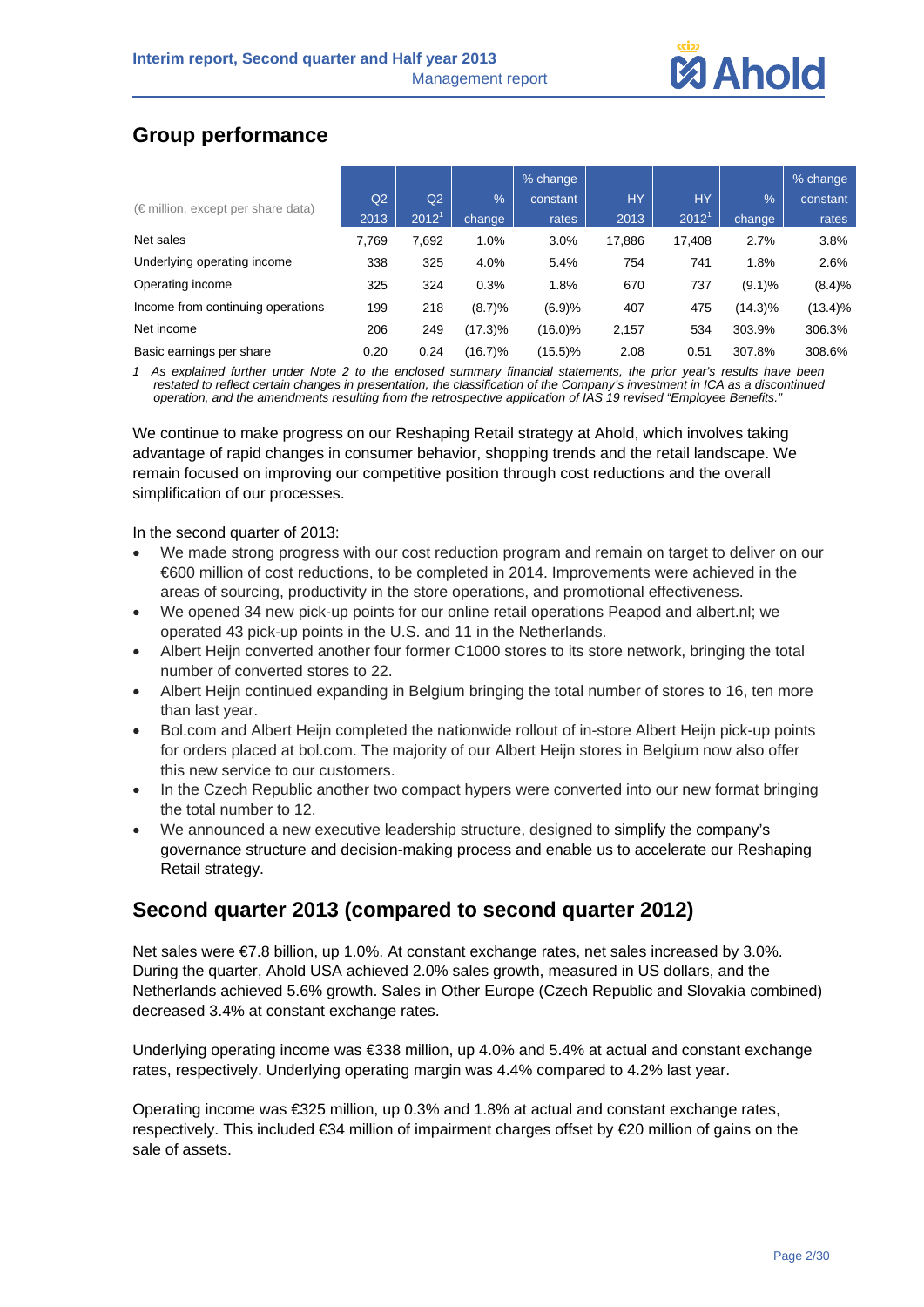

Income from continuing operations was €199 million; €19 million lower than last year. The increase in financial expenses includes €9 million of increased interest charges from our defined benefit pension plans and €8 million of valuation adjustments related to notes and derivatives. Income per share from continuing operations was €0.19 versus €0.21 last year.

Net income was €206 million, down €43 million. This decrease reflects our sale of ICA, which contributed €27 million to last year's net result.

Our free cash flow of €254 million continues to be strong. Operating cash flows from continuing operations were even with last year when excluding the €38 million we paid in the quarter related to the partial settlement of the liability to the New England Teamsters and Trucking Industry Pension Fund.

Cash and cash equivalents decreased by €347 million to €3,823 million, due to dividend payments of €457 million and €186 million of share buyback expenditures during the quarter.

Net debt increased by €394 million during the quarter to a negative net debt of €813 million.

## **Half year 2013 (compared to half year 2012)**

Net sales were €17.9 billion, up 2.7%. At constant exchange rates, net sales increased by 3.8%.

Underlying operating income was €754 million, up 1.8% and 2.6% at actual and constant exchange rates, respectively. Underlying operating margin was 4.2%, compared to 4.3% last year.

Operating income was €670 million, down €67 million or 9.1% and 8.4% at actual and constant exchange rates. This included a €63 million (\$82 million) pre-tax charge taken in Q1 at Ahold USA related to a multi-employer pension plan settlement with the New England Teamsters and Trucking Industry Pension Fund, as well as €52 million of impairment charges offset by €21 million of gains on the sale of assets.

Income before income taxes was down €116 million to €506 million, caused by the items mentioned above and an increase in net financial expense of €49 million. This increase reflects €23 million of higher charges for our defined benefit pension plans, an €11 million one-time adjustment to a financial liability and €13 million of valuation adjustments related to notes and derivatives.

Income from continuing operations decreased €68 million (14.3%) to €407 million, for the reasons indicated above, offset by a €41 million reduction in income taxes.

Net income was €2,157 million, up €1,623 million. Contributing to this increase was a result from discontinued operations of €1,751 million related to ICA.

Free cash flow was €436 million, €107 million lower than last year. The decrease was primarily due to the timing of rent payments, €31 million payment for the final settlement of the U.S. Frozen Pension Plan, and a €38 million payment to the New England Teamsters and Trucking Industry Pension Fund.

Net debt decreased by €2,173 million during the first half of 2013. Free cash flow of €436 million and the proceeds from the sale of ICA of €2,507 million were partially offset by dividends paid on common shares of €457 million and the share buyback of €247 million.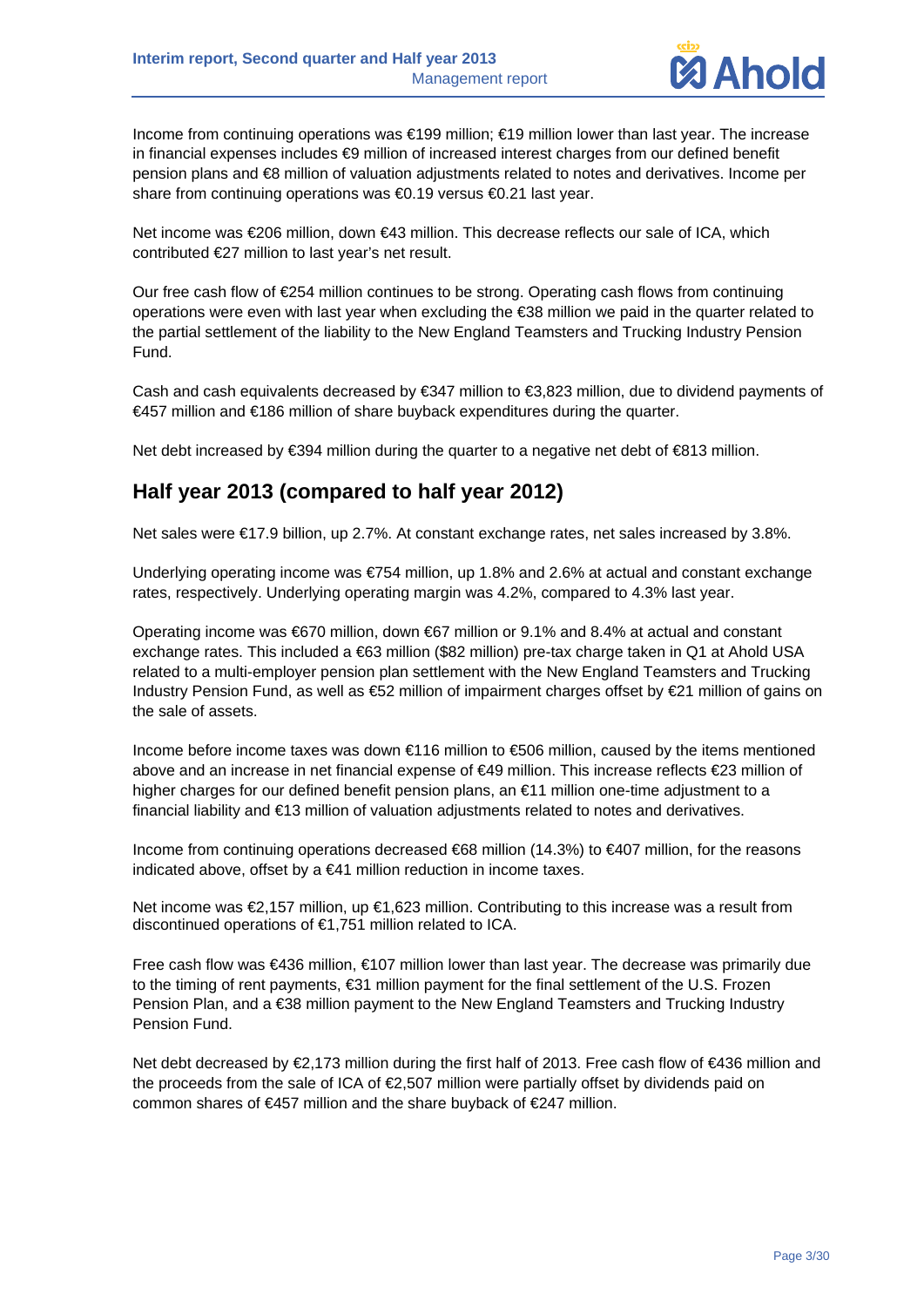

## **Performance by segment**

### **Ahold USA**

For the second quarter, net sales were \$6.1 billion, up 2.0% with low levels of inflation. Identical sales growth was 0.5% (0.3% excluding gasoline) gained from improved promotional effectiveness partially offset by the negative impact of the federal sequester in the Washington D.C. area. Our US operations gained market share in each quarter of 2013. Underlying operating margin was 4.2%, compared to 4.4% last year. Improved operational store efficiencies and better sourcing were offset by higher health and welfare costs and investments in the further simplification of our operations.

For the first half, net sales were \$14.2 billion, up 2.8%. Identical sales were up 1.2% (1.2% excluding gasoline). Underlying operating margin was 4.1% compared to 4.3% last year.

### **The Netherlands**

For the second quarter, net sales increased 5.6% to €2.7 billion. Identical sales growth was 1.6%. Overall sales growth was supported by the inclusion of 22 former C1000/Jumbo stores (of which four were converted this quarter) and further expansion into Belgium (we opened another four Belgian Albert Heijn supermarkets this quarter bringing the total to 16, an increase of 10 over the prior year). Identical sales growth was driven by Albert Heijn, which achieved a higher average basket value, and double-digit growth of albert.nl and bol.com. Albert Heijn continued to grow market share, successfully converting former C1000/Jumbo stores. Despite increased pension costs as a result of lower discount rates, underlying operating margin was 5.5%, compared to 5.1% last year, due to continued progress from our cost savings initiatives.

For the first half, net sales increased 6.6% to €6.2 billion. Identical sales were up 1.7%. Underlying operating margin was 5.4%, unchanged from last year.

### **Other Europe (Czech Republic and Slovakia)**

For the second quarter, net sales decreased 4.7% to €367 million. At constant exchange rates, net sales decreased 3.4%. Identical sales decreased 3.0% (3.3% excluding gasoline). Underlying operating margin in Other Europe was 0.8%, compared to 1.0% last year. In the Czech Republic, in a challenging retail market in part due to VAT increases, we were able to maintain market share and improve operating margins.

For the first half, net sales decreased 4.9% to €849 million. At constant exchange rates net sales decreased 3.1%. Identical sales decreased 2.9% (2.1% excluding gasoline). Underlying operating margin was 0.9%, unchanged from last year.

### **Corporate Center**

In the second quarter, Corporate Center costs were €10 million, down €8 million; underlying Corporate Center costs were €12 million. Excluding the effect of the Company's insurance activities, underlying Corporate Center costs were €21 million, an increase of €3 million over last year.

For the first half, Corporate Center costs were €30 million, down €10 million; underlying Corporate Center costs were €34 million. Excluding the effect of the Company's insurance activities, underlying Corporate Center costs were €44 million, an increase of €1 million over last year.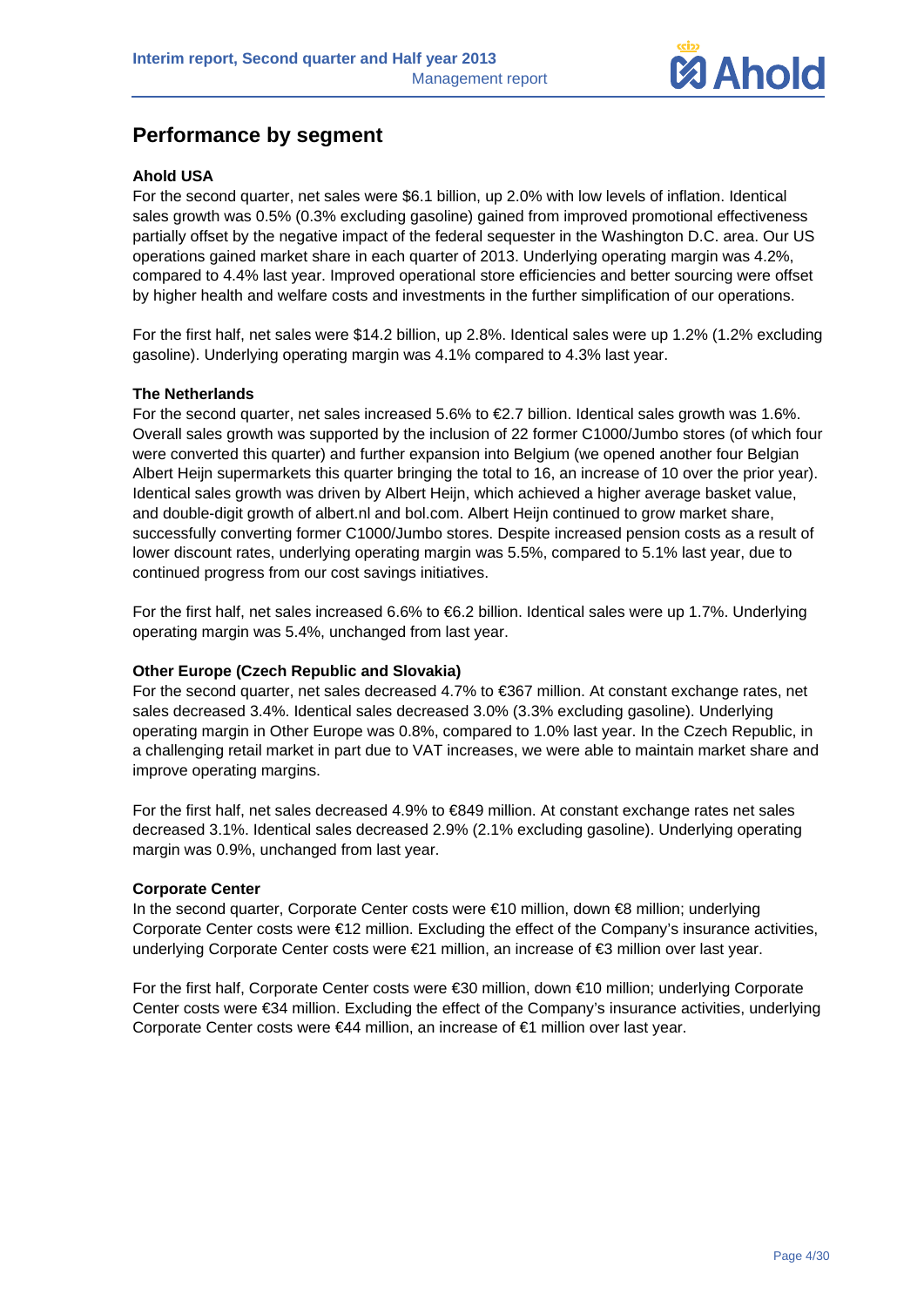## **Other financial and operating information**

### **Identical / comparable sales growth (% year-over-year)<sup>1</sup>**

|                 | Q2 2013<br>Identical | Q2 2013<br>Identical<br>excluding<br>qasoline | Q2 2013<br>Comparable | HY 2013<br>Identical | HY 2013<br>Identical<br>excluding<br>gasoline | HY 2013<br>Comparable |
|-----------------|----------------------|-----------------------------------------------|-----------------------|----------------------|-----------------------------------------------|-----------------------|
| Ahold USA       | 0.5%                 | 0.3%                                          | 0.6%                  | 1.2%                 | 1.2%                                          | 1.4%                  |
| The Netherlands | 1.6%                 | 1.6%                                          |                       | 1.7%                 | 1.7%                                          |                       |
| Other Europe    | $(3.0)\%$            | (3.3)%                                        |                       | (2.9)%               | $(2.1)\%$                                     |                       |

*1. For the definition of identical and comparable sales see section "Other information" – "Use of non-GAAP financial measures."* 

### **Underlying operating income<sup>1</sup>**

|                                                             | Q2 2013 | Q2 2012<br>(restated) $2$ | $\frac{9}{6}$<br>change | <b>HY 2013</b> | <b>HY 2012</b><br>(restated) $2$ | $\%$<br>change |
|-------------------------------------------------------------|---------|---------------------------|-------------------------|----------------|----------------------------------|----------------|
| \$ million                                                  |         |                           |                         |                |                                  |                |
| Ahold USA                                                   | 256     | 267                       | (4.1)%                  | 584            | 595                              | (1.8)%         |
| Average U.S. dollar exchange rate<br>(euro per U.S. dollar) | 0.7659  | 0.7893                    | $(3.0)\%$               | 0.7624         | 0.7738                           | $(1.5)\%$      |
|                                                             |         |                           |                         |                |                                  |                |
| $\epsilon$ million                                          |         |                           |                         |                |                                  |                |
| Ahold USA                                                   | 199     | 210                       | (5.2)%                  | 446            | 460                              | $(3.0)\%$      |
| The Netherlands                                             | 148     | 131                       | 13.0%                   | 334            | 317                              | 5.4%           |
| Other Europe                                                | 3       | 4                         | $(25.0)\%$              | 8              | 8                                |                |
| Corporate Center                                            | (12)    | (20)                      | 40.0%                   | (34)           | (44)                             | 22.7%          |
| <b>Ahold Group</b>                                          | 338     | 325                       | 4.0%                    | 754            | 741                              | 1.8%           |

*1. For the definition of underlying operating income see section "Other information" – "Use of non-GAAP financial measures."* 

*2. See Note 2 for a further explanation of the restatements.* 

### **Underlying operating margin**

Underlying operating margin is defined as underlying operating income as a percentage of net sales.

|                    | Q2 2013 | Q2 2012<br>$(rested)^1$ | HY 2013 | HY 2012<br>(rested) <sup>1</sup> |
|--------------------|---------|-------------------------|---------|----------------------------------|
| Ahold USA          | 4.2%    | 4.4%                    | 4.1%    | 4.3%                             |
| The Netherlands    | 5.5%    | 5.1%                    | 5.4%    | 5.4%                             |
| Other Europe       | 0.8%    | 1.0%                    | 0.9%    | 0.9%                             |
| <b>Ahold Group</b> | 4.4%    | 4.2%                    | 4.2%    | 4.3%                             |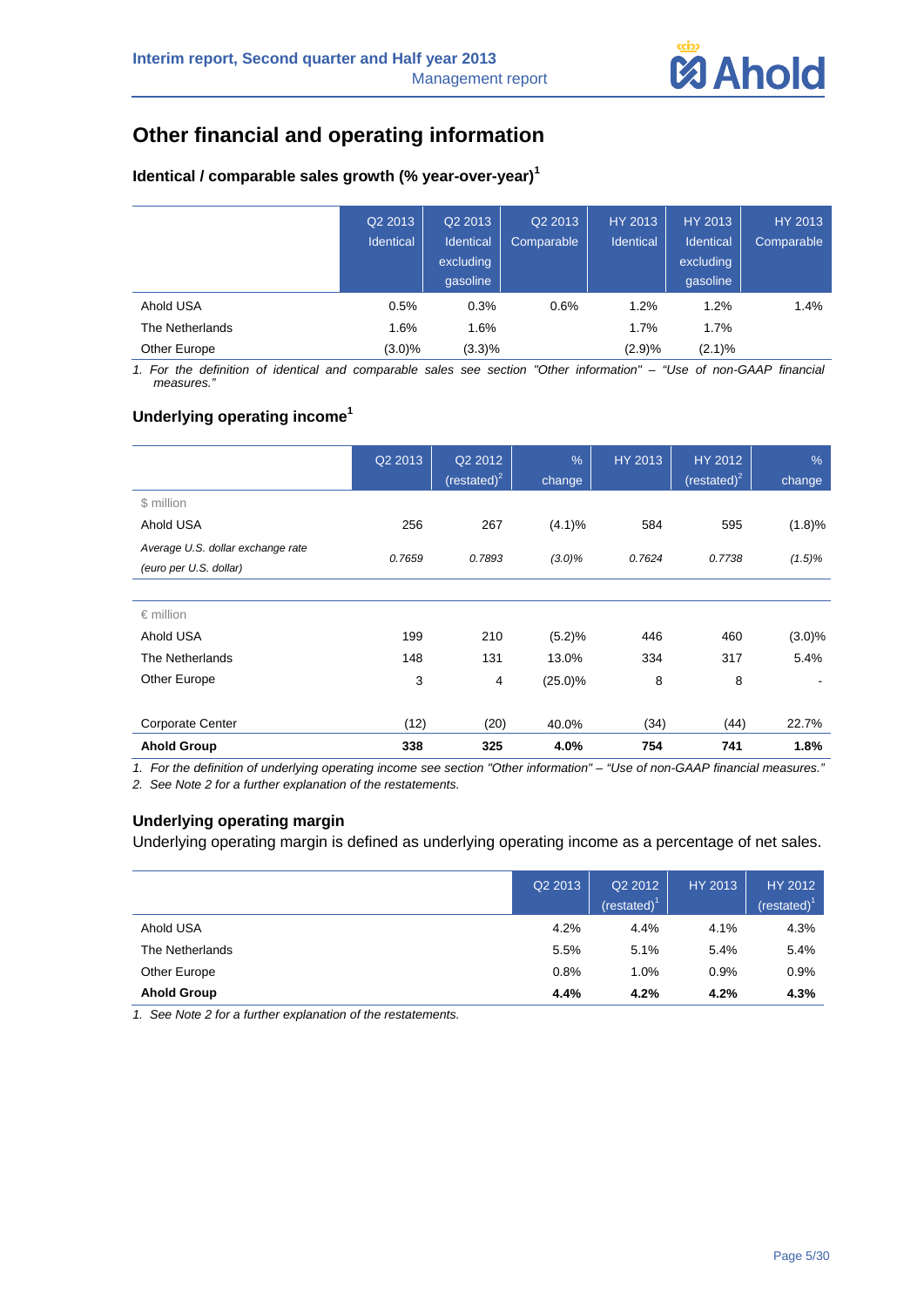

### **Store portfolio (including franchise stores)**

|                    | End of<br>2012 | Opened /<br>acquired     | Closed /<br>sold | End of Q2<br>2013 | End of Q <sub>2</sub><br>2012 |
|--------------------|----------------|--------------------------|------------------|-------------------|-------------------------------|
| Ahold USA          | 772            | 6                        | (3)              | 775               | 765                           |
| The Netherlands    | 1,996          | 30                       | (4)              | 2,022             | 1,951                         |
| Other Europe       | 306            | $\overline{\phantom{a}}$ | $\blacksquare$   | 306               | 307                           |
| <b>Ahold Group</b> | 3,074          | 36                       | (7)              | 3,103             | 3,023                         |

*1. The number of stores at the end of Q2 2013 includes 1,115 specialty stores (Etos and Gall & Gall) (Q2 2012: 1,089).* 

### **EBITDA<sup>1</sup>**

| (€ million)                                 | Q2 2013 | Q2 2012<br>(restated) $2$ | $\frac{9}{6}$<br>change | <b>HY 2013</b> | <b>HY 2012</b><br>(restated) $2$ | $\frac{9}{6}$<br>change |
|---------------------------------------------|---------|---------------------------|-------------------------|----------------|----------------------------------|-------------------------|
| Ahold USA                                   | 319     | 333                       | (4.2)%                  | 662            | 741                              | $(10.7)\%$              |
| The Netherlands                             | 202     | 184                       | 9.8%                    | 462            | 437                              | 5.7%                    |
| Other Europe                                | 9       | 14                        | $(35.7)\%$              | 26             | 33                               | $(21.2)\%$              |
|                                             |         |                           |                         |                |                                  |                         |
| <b>Corporate Center</b>                     | (10)    | (17)                      | 41.2%                   | (29)           | (39)                             | 25.6%                   |
| <b>EBITDA</b> by segment                    | 520     | 514                       | 1.2%                    | 1,121          | 1,172                            | (4.4)%                  |
| Share in income (loss) of joint<br>ventures | 2       | (6)                       | 133.3%                  | 4              | (3)                              | 233.3%                  |
| Income from discontinued                    |         |                           |                         |                |                                  |                         |
| operations                                  | 7       | 31                        | (77.4)%                 | 1,750          | 59                               | n/m                     |
| <b>Total EBITDA</b>                         | 529     | 539                       | (1.9)%                  | 2,875          | 1,228                            | 134.1%                  |

*1. For the definition of EBITDA see section "Other information" – "Use of non-GAAP financial measures."* 

*2. See Note 2 for a further explanation of the restatements.* 

### **Free cash flow<sup>1</sup>**

| (€ million)                                         | Q2 2013 | Q <sub>2</sub> 2012<br>(restated) $2$ | HY 2013 | HY 2012<br>(restated) $2$ |
|-----------------------------------------------------|---------|---------------------------------------|---------|---------------------------|
| Operating cash flows from continuing operations     | 455     | 492                                   | 943     | 1,052                     |
| Purchase of non-current assets                      | (156)   | (184)                                 | (419)   | (411)                     |
| Divestments of assets/disposal groups held for sale | 34      | 24                                    | 38      | 34                        |
| Dividends from joint ventures <sup>2</sup>          | 2       | 2                                     | 3       | 6                         |
| Interest received                                   |         | 2                                     | 3       | 6                         |
| Interest paid                                       | (82)    | (84)                                  | (132)   | (144)                     |
| Free cash flow                                      | 254     | 252                                   | 436     | 543                       |

*1. For the definition of free cash flow see section "Other information" – "Use of non-GAAP financial measures."*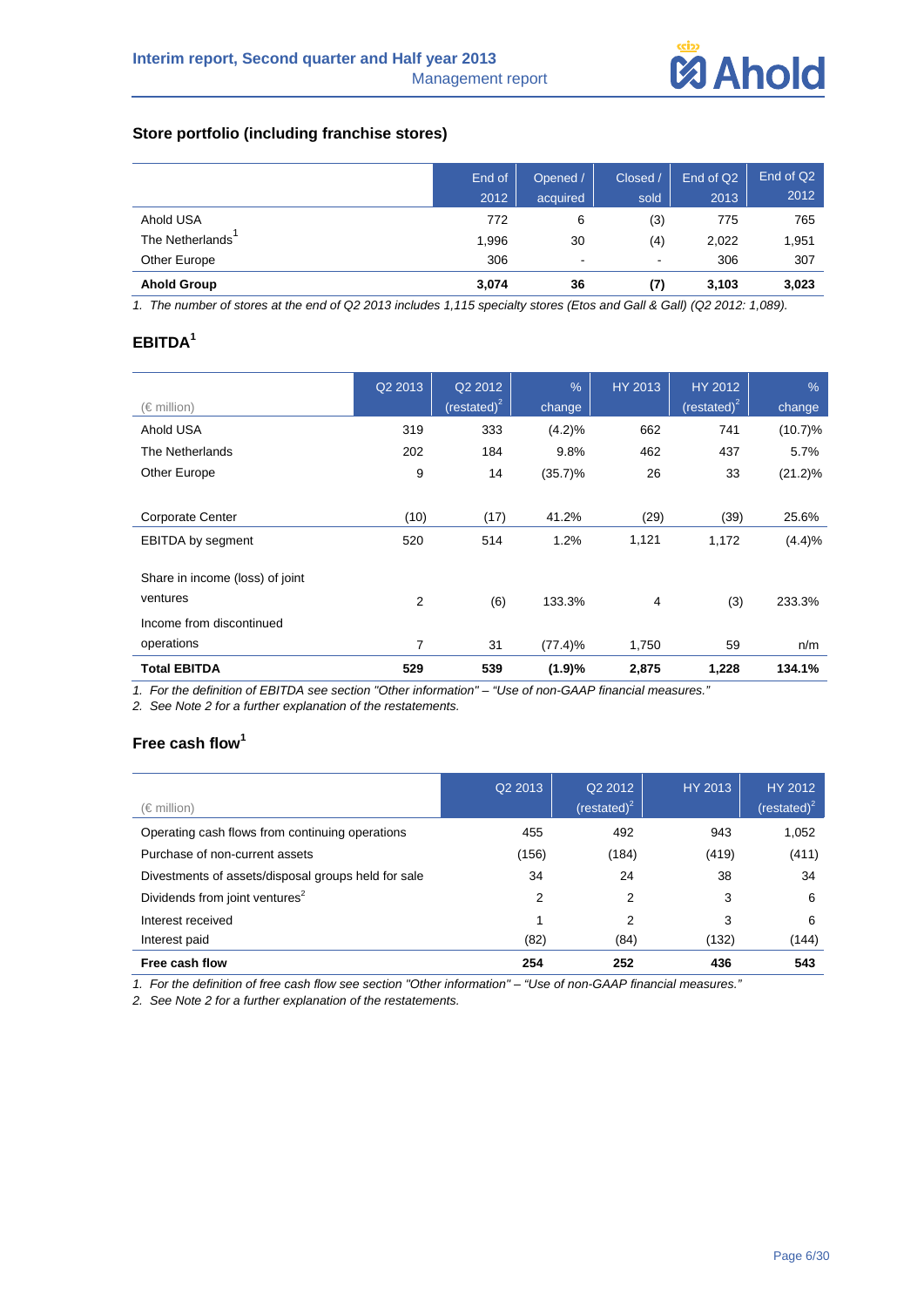

### **Net debt**

|                                                                                               | <b>July 14.</b> | April 21, | December 30, |
|-----------------------------------------------------------------------------------------------|-----------------|-----------|--------------|
| (€ million)                                                                                   | 2013            | 2013      | 2012         |
| Loans                                                                                         | 1,371           | 1,377     | 1,431        |
| Finance lease liabilities                                                                     | 1,141           | 1,179     | 1,179        |
| Cumulative preferred financing shares                                                         | 497             | 497       | 497          |
| Non-current portion of long-term debt                                                         | 3,009           | 3,053     | 3,107        |
|                                                                                               |                 |           |              |
| Short-term borrowings and current portion of long-term debt                                   | 146             | 147       | 139          |
| Gross debt                                                                                    | 3,155           | 3,200     | 3,246        |
|                                                                                               |                 |           |              |
| Less: Cash, cash equivalents, and short-term deposits and similar<br>instruments <sup>1</sup> | 3,968           | 4,407     | 1,886        |
| Net debt                                                                                      | (813)           | (1,207)   | 1,360        |

*1. Book overdrafts, representing the excess of total issued checks over available cash balances within the Group cash concentration structure, are classified in accounts payable and do not form part of net debt. These balances amounted to €122 million, €117 million and €170 million as of July 14, 2013, April 21, 2013, and December 30, 2012, respectively.* 

## **Related party transactions**

Ahold has entered into arrangements with a number of its subsidiaries and affiliated companies in the course of its business. These arrangements relate to service transactions and financing agreements. As a result of the sale of ICA, sale and purchase transactions with ICA are no longer treated as related party transactions. There have been no other significant changes in the related party transactions from those described in our 2012 Annual Report.

## **Risks and uncertainties**

Ahold's enterprise risk management program provides executive management with a periodic and holistic understanding of Ahold's key business risks and the management practices in place to mitigate these risks. Ahold recognizes strategic, operational, financial and compliance and regulatory risk categories. The principal risks faced by the Company during the first half of the financial year were the same as those identified at year end 2012 and management does not presently anticipate any material changes to the nature of the risks affecting Ahold's business over the second half of the financial year. A description of Ahold's risk management practices, principal risks and how they impact Ahold's business is provided in our 2012 Annual Report.

## **Auditor involvement**

The content of this interim report has not been audited or reviewed by an external auditor.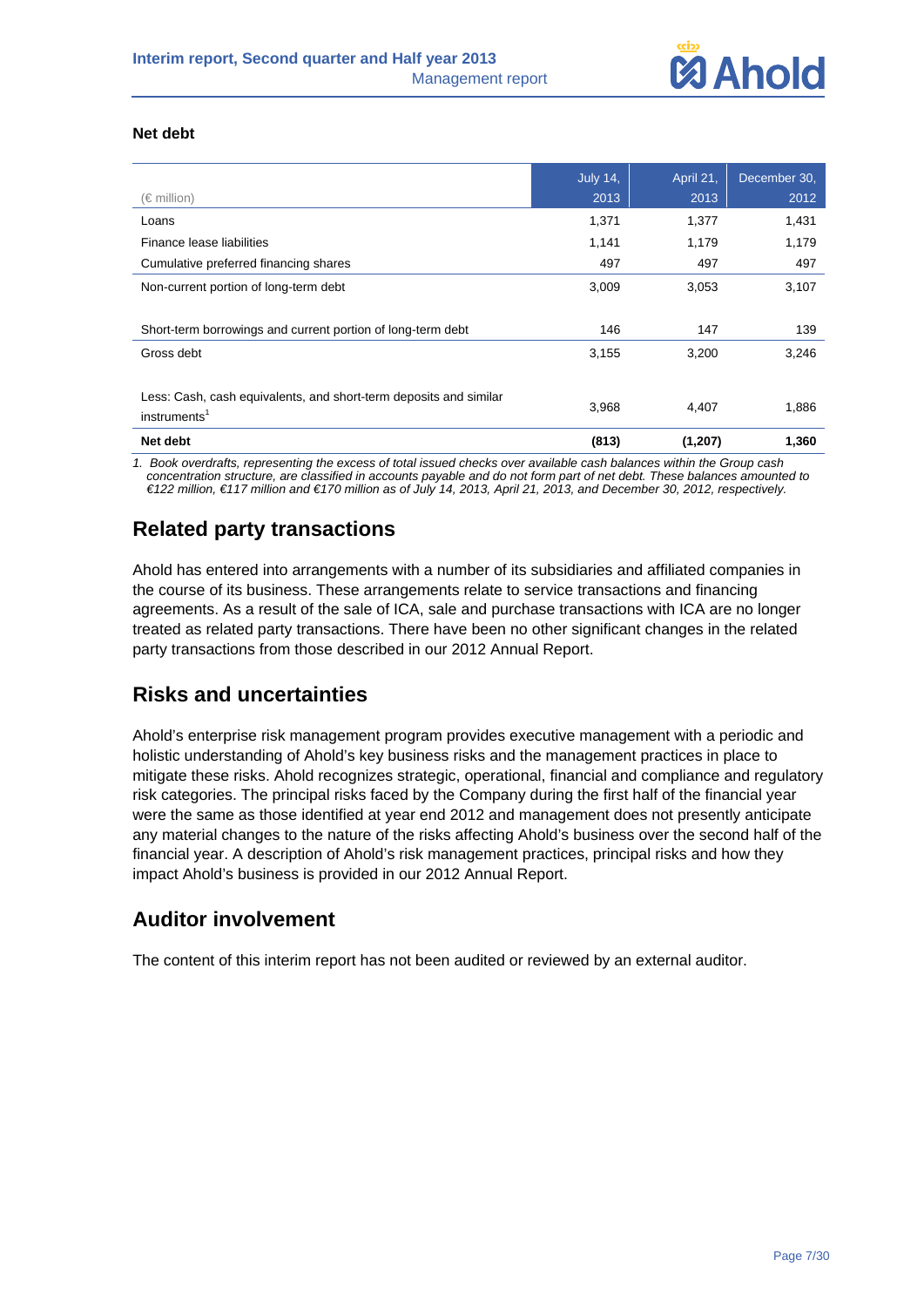

## **Declarations**

The members of Ahold's Corporate Executive Board hereby declare that, to the best of their knowledge, the half-year financial statements included in this interim report, which have been prepared in accordance with IAS 34 "Interim Financial Reporting," give a true and fair view of Ahold's assets, liabilities, financial position and profit or loss, and the undertakings included in the consolidation taken as a whole, and the half-year management report included in this interim report includes a fair review of the information required pursuant to section 5:25d, subsections 8 and 9 of the Dutch Financial Markets Supervision Act ("Wet op het financieel toezicht").

Amsterdam, the Netherlands

August 21, 2013

### **Corporate Executive Board**

Dick Boer (CEO) Jeff Carr (CFO) Lodewijk Hijmans van den Bergh James McCann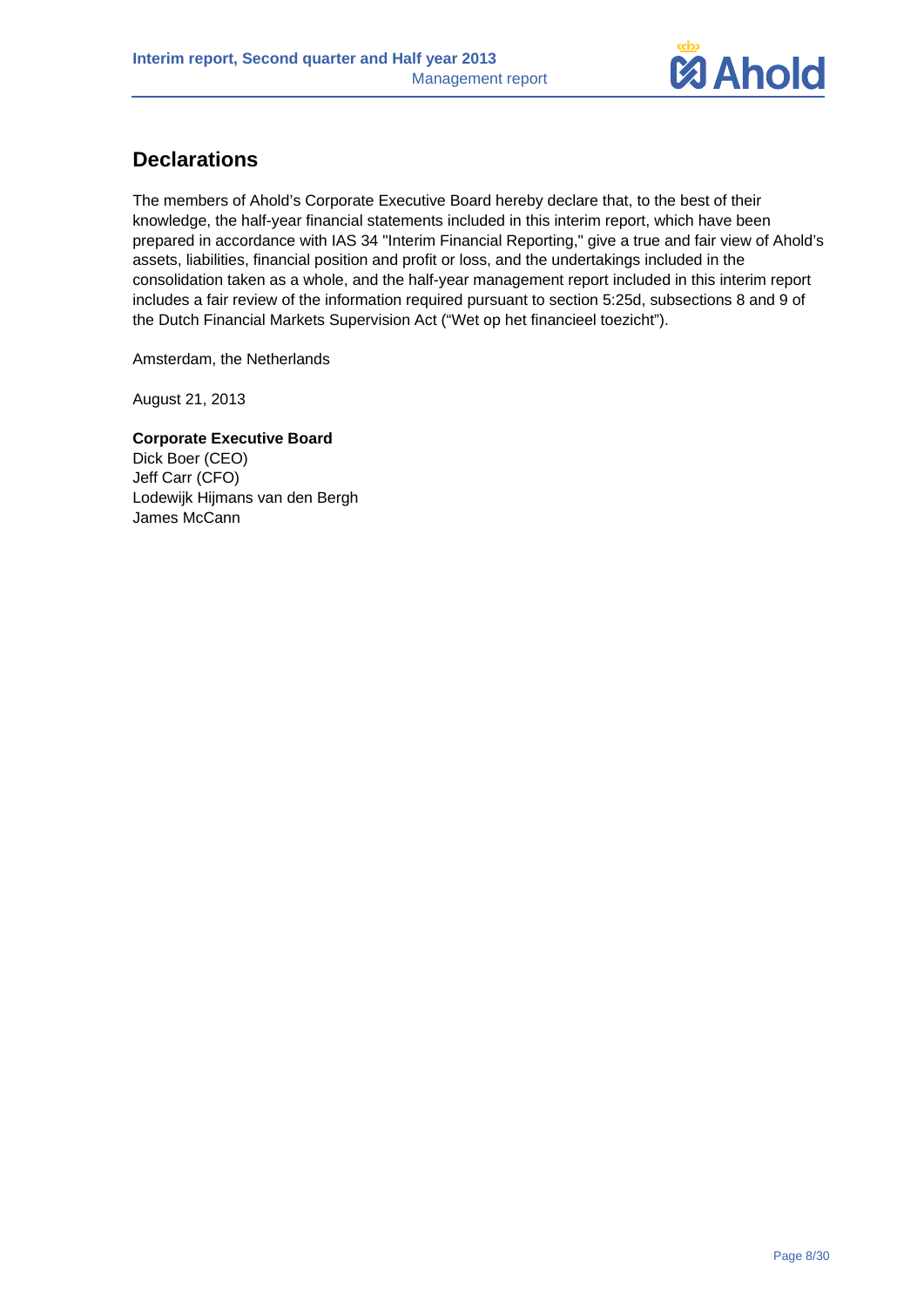

## **Consolidated income statement**

|                                                             |                | Q2 2013 | Q2 2012        | HY 2013   | HY 2012        |
|-------------------------------------------------------------|----------------|---------|----------------|-----------|----------------|
| (€ million, except per share data)                          | <b>Note</b>    |         | $(restated)^1$ |           | $(restated)^1$ |
| Net sales                                                   | 4              | 7,769   | 7,692          | 17,886    | 17,408         |
| Cost of sales                                               | 5              | (5,697) | (5,673)        | (13, 115) | (12, 817)      |
| <b>Gross profit</b>                                         |                | 2,072   | 2,019          | 4,771     | 4,591          |
|                                                             |                |         |                |           |                |
| Selling expenses                                            |                | (1,490) | (1,455)        | (3, 449)  | (3,326)        |
| General and administrative expenses                         |                | (257)   | (240)          | (652)     | (528)          |
| Total operating expenses                                    | 5              | (1,747) | (1,695)        | (4, 101)  | (3,854)        |
| <b>Operating income</b>                                     | $\overline{4}$ | 325     | 324            | 670       | 737            |
|                                                             |                |         |                |           |                |
| Interest income                                             |                | 2       | 5              | 4         | 8              |
| Interest expense                                            |                | (54)    | (54)           | (124)     | (128)          |
| Interest income (expense) on defined benefit pension plans  |                | (5)     | 4              | (13)      | 10             |
| Other financial expense                                     |                | (12)    | (5)            | (31)      | (5)            |
| Net financial expense                                       |                | (69)    | (50)           | (164)     | (115)          |
| Income before income taxes                                  |                | 256     | 274            | 506       | 622            |
|                                                             |                |         |                |           |                |
| Income taxes                                                | 6              | (59)    | (50)           | (103)     | (144)          |
| Share in income (loss) of joint ventures                    | $\overline{7}$ | 2       | (6)            | 4         | (3)            |
| Income from continuing operations                           |                | 199     | 218            | 407       | 475            |
| Income from discontinued operations                         | 8              | 7       | 31             | 1,750     | 59             |
| Net income attributable to common shareholders              |                | 206     | 249            | 2,157     | 534            |
|                                                             |                |         |                |           |                |
|                                                             |                |         |                |           |                |
| Net income per share attributable to common shareholders    |                |         |                |           |                |
| <b>Basic</b>                                                |                | 0.20    | 0.24           | 2.08      | 0.51           |
| <b>Diluted</b>                                              |                | 0.19    | 0.23           | 1.99      | 0.50           |
| Income from continuing operations per share attributable to |                |         |                |           |                |
| common shareholders                                         |                |         |                |           |                |
| <b>Basic</b>                                                |                | 0.19    | 0.21           | 0.39      | 0.46           |
| <b>Diluted</b>                                              |                | 0.19    | 0.20           | 0.39      | 0.44           |
| Weighted average number of common shares outstanding        |                |         |                |           |                |
| (in millions)                                               |                |         |                |           |                |
| Basic                                                       |                | 1,031   | 1,038          | 1,036     | 1,042          |
| <b>Diluted</b>                                              |                | 1,083   | 1,099          | 1,088     | 1,105          |
|                                                             |                |         |                |           |                |
| Average U.S. dollar exchange rate (euro per U.S. dollar)    |                | 0.7659  | 0.7893         | 0.7624    | 0.7738         |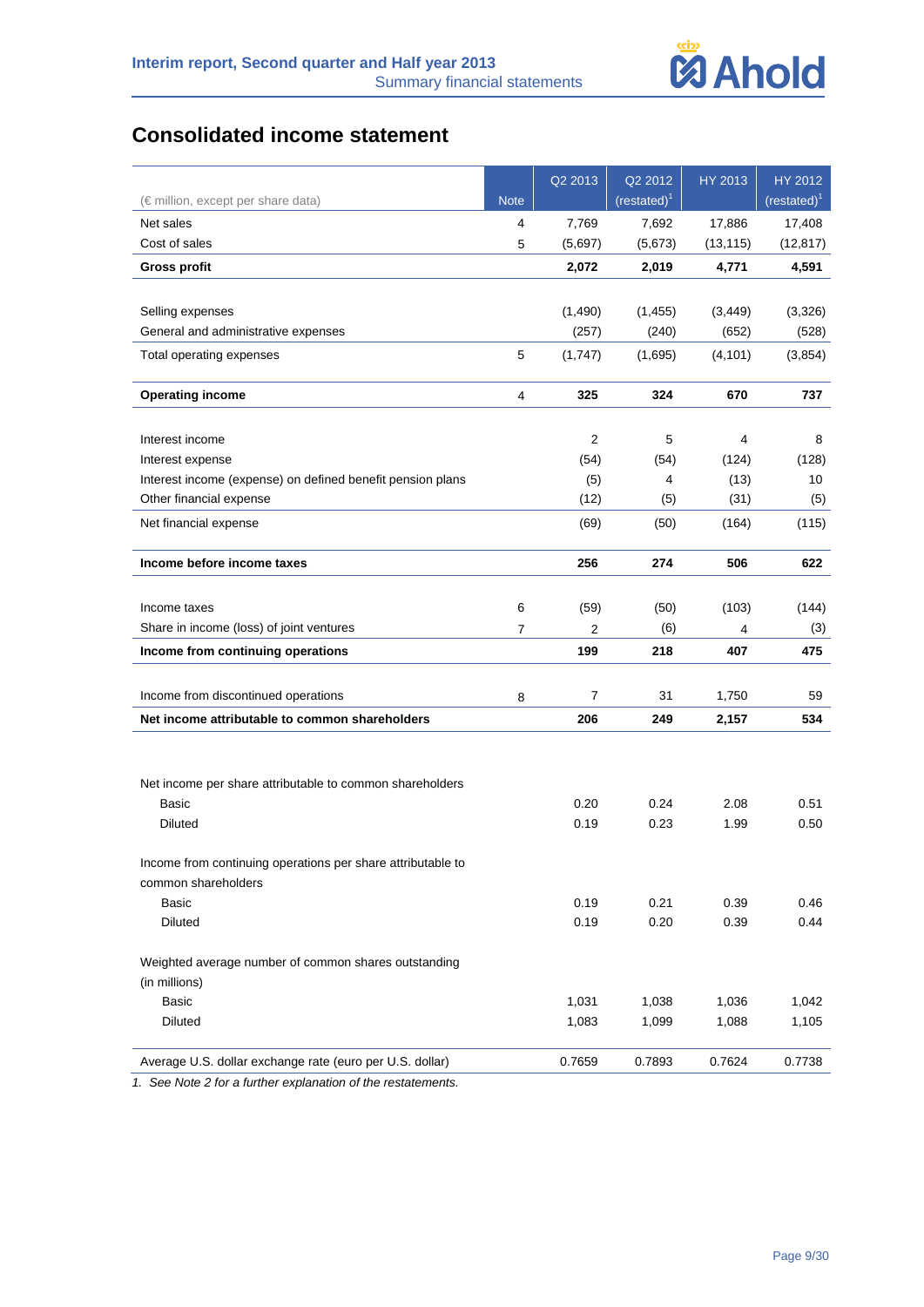

## **Consolidated statement of comprehensive income**

|                                                              |             | Q2 2013        | Q2 2012                 | <b>HY 2013</b> | <b>HY 2012</b> |
|--------------------------------------------------------------|-------------|----------------|-------------------------|----------------|----------------|
| $(\in$ million)                                              | <b>Note</b> |                | (restated) <sup>1</sup> |                | $(restated)^1$ |
| Net income                                                   |             | 206            | 249                     | 2,157          | 534            |
|                                                              |             |                |                         |                |                |
| Remeasurements of defined benefit pension plans              |             |                |                         |                |                |
| Remeasurements before taxes                                  | 10          | (125)          | (609)                   | 195            | (682)          |
| Income taxes                                                 |             | 20             | 166                     | (68)           | 191            |
| Other comprehensive income (loss) that will not be           |             |                |                         |                |                |
| reclassified to profit or loss                               |             | (105)          | (443)                   | 127            | (491)          |
|                                                              |             |                |                         |                |                |
| Currency translation differences in foreign interests:       |             |                |                         |                |                |
| Currency translation differences before taxes                |             | (3)            | 247                     | 59             | 195            |
| Cumulative translation differences from divestments          |             |                |                         |                |                |
| transferred to net income                                    | 8           | (2)            |                         | (82)           |                |
| Income taxes                                                 |             |                |                         |                |                |
| Cash flow hedges:                                            |             |                |                         |                |                |
| Fair value gains (losses) in the year                        |             | 16             | 18                      | (29)           | (19)           |
| Transfers to net income                                      |             |                | (33)                    | 41             | (7)            |
| Income taxes                                                 |             | (4)            | 4                       | (3)            | $\overline{7}$ |
| Other comprehensive income (loss) of joint ventures - net of |             |                |                         |                |                |
| income taxes                                                 |             |                |                         |                |                |
| Share of other comprehensive income (loss)                   |             | 1              | (2)                     |                | (1)            |
| Other comprehensive loss transferred to net income           | 8           | $\blacksquare$ |                         | 9              |                |
| Other comprehensive income (loss) that may be reclassified   |             |                |                         |                |                |
| to profit or loss                                            |             | 8              | 234                     | (5)            | 175            |
|                                                              |             |                |                         |                |                |
| Total other comprehensive income (loss)                      |             | (97)           | (209)                   | 122            | (316)          |
| Total comprehensive income attributable to common            |             |                |                         |                |                |
| shareholders                                                 |             | 109            | 40                      | 2,279          | 218            |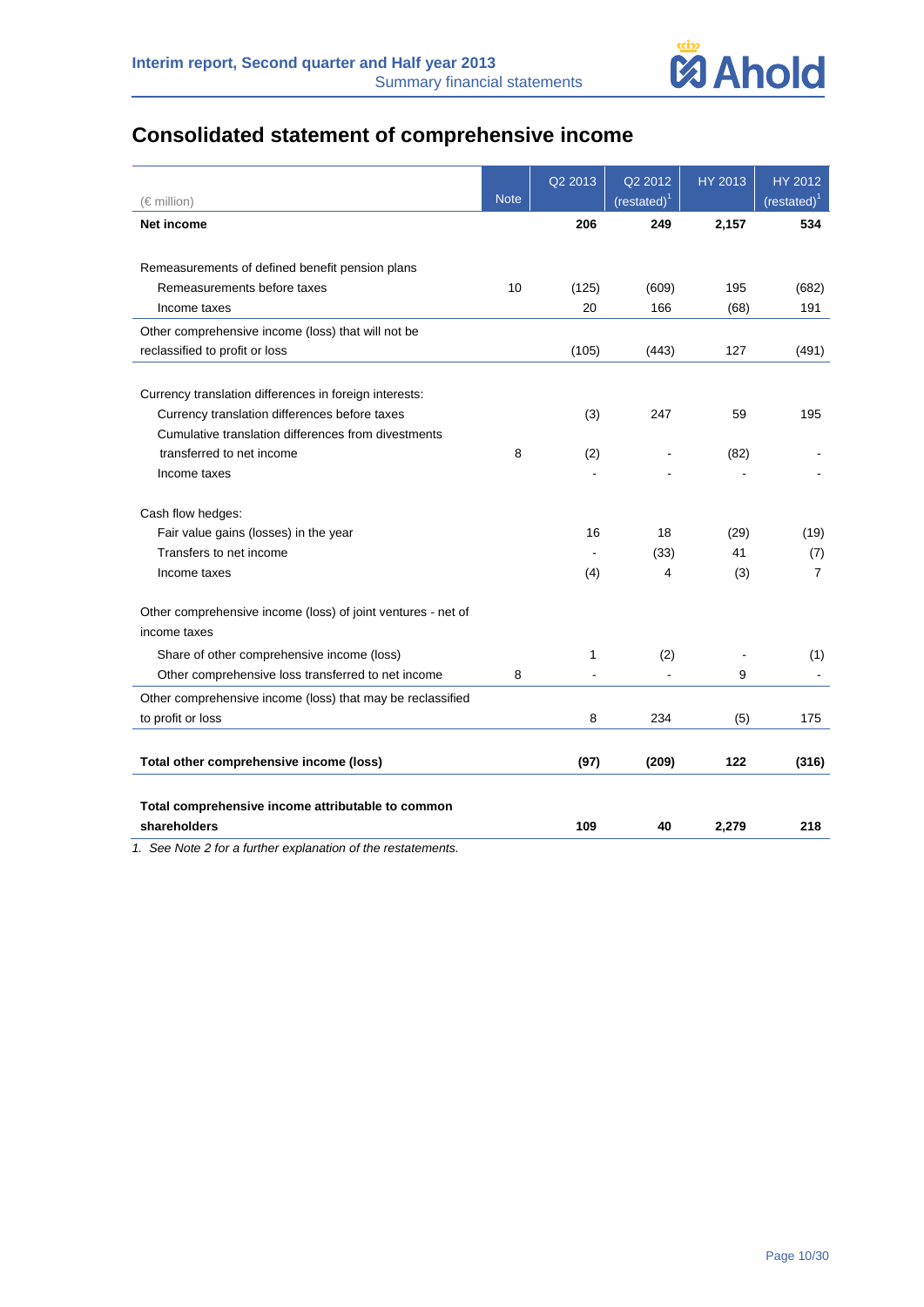

## **Consolidated balance sheet**

|                                                              |             | <b>July 14,</b> | December 30,   |
|--------------------------------------------------------------|-------------|-----------------|----------------|
|                                                              |             | 2013            | 2012           |
| $(\in$ million)                                              | <b>Note</b> |                 | $(restated)^1$ |
| <b>Assets</b>                                                |             |                 |                |
| Property, plant and equipment                                |             | 5,985           | 6,038          |
| Investment property                                          |             | 548             | 565            |
| Intangible assets                                            |             | 1,578           | 1,569          |
| Investments in joint ventures                                |             | 216             | 1,017          |
| Other non-current financial assets                           |             | 402             | 420            |
| Deferred tax assets                                          |             | 461             | 512            |
| Other non-current assets                                     |             | 36              | 35             |
| <b>Total non-current assets</b>                              |             | 9,226           | 10,156         |
|                                                              |             |                 |                |
| Assets held for sale                                         |             | 4               |                |
| Inventories                                                  |             | 1,466           | 1,492          |
| <b>Receivables</b>                                           |             | 720             | 793            |
| Other current financial assets                               |             | 195             | 43             |
| Income taxes receivable                                      |             | 50              | 47             |
| Other current assets                                         |             | 177             | 155            |
| Cash and cash equivalents                                    | 11          | 3,823           | 1,886          |
| <b>Total current assets</b>                                  |             | 6,435           | 4,416          |
| <b>Total assets</b>                                          |             | 15,661          | 14,572         |
|                                                              |             |                 |                |
| <b>Equity and liabilities</b>                                |             |                 |                |
| Equity attributable to common shareholders                   | 9           | 6,753           | 5,146          |
|                                                              |             |                 |                |
| Loans                                                        |             | 1,371           | 1,431          |
| Other non-current financial liabilities                      |             | 1,992           | 1,930          |
| Pensions and other post-employment benefits                  |             | 409             | 643            |
| Deferred tax liabilities                                     |             | 108             | 98             |
| Provisions                                                   |             | 633             | 646            |
| Other non-current liabilities                                |             | 247             | 251            |
| <b>Total non-current liabilities</b>                         |             | 4,760           | 4,999          |
|                                                              |             |                 |                |
| Accounts payable                                             |             | 2,476           | 2,667          |
| Other current financial liabilities                          |             | 229             | 236            |
| Income taxes payable                                         |             | 140             | 134            |
| Provisions                                                   |             | 159             | 256            |
| Other current liabilities                                    |             | 1,144           | 1,134          |
| <b>Total current liabilities</b>                             |             | 4,148           | 4,427          |
|                                                              |             |                 |                |
| <b>Total equity and liabilities</b>                          |             | 15,661          | 14,572         |
| Quarter-end U.S. dollar exchange rate (euro per U.S. dollar) |             | 0.7652          | 0.7566         |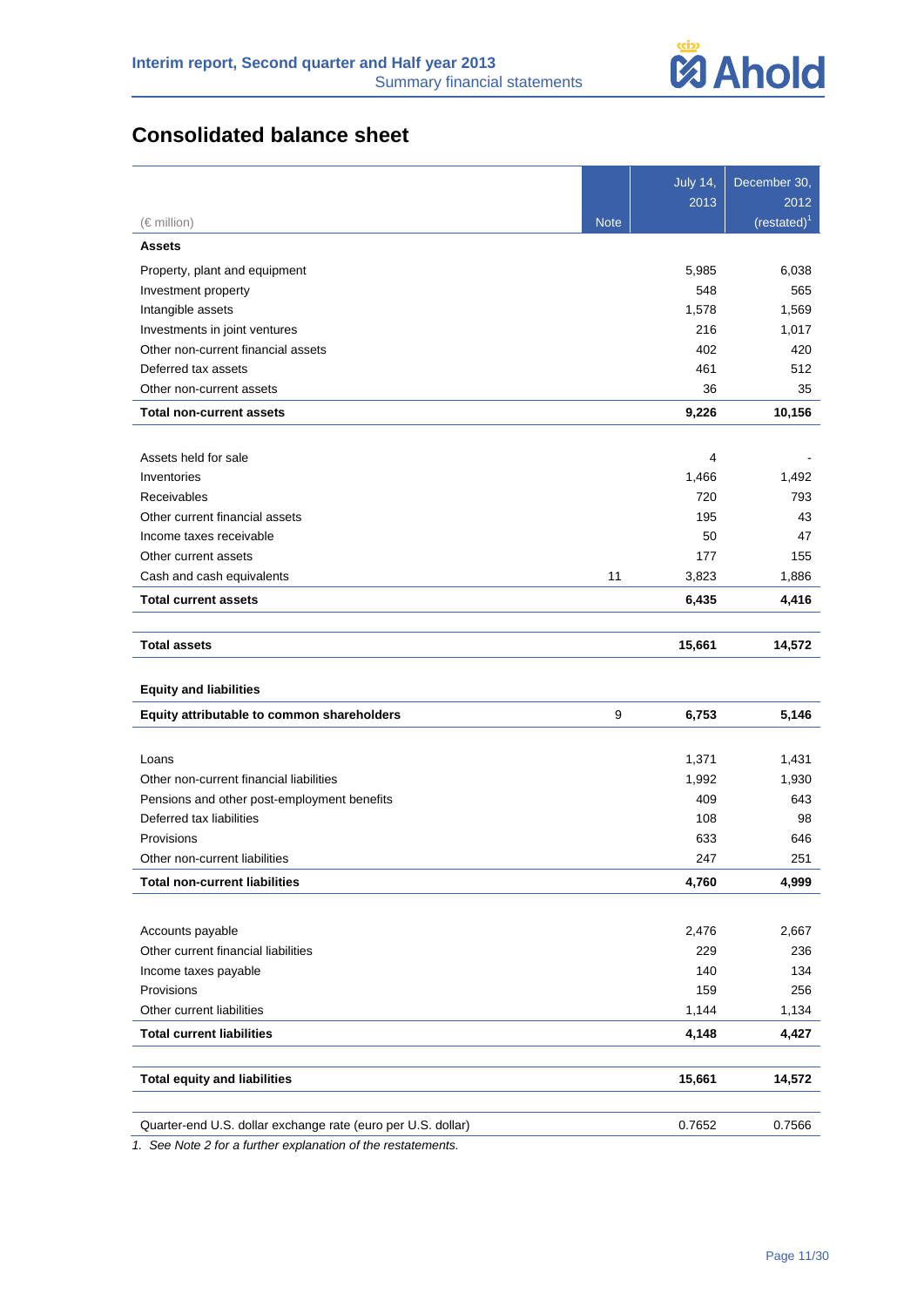

## **Consolidated statement of changes in equity**

|                                                    |                |                |                              |                          | <b>Other</b>         |               |
|----------------------------------------------------|----------------|----------------|------------------------------|--------------------------|----------------------|---------------|
|                                                    |                |                |                              | Cash                     | reserves             | <b>Equity</b> |
|                                                    |                | Additional     | Currency                     | flow                     | including            | attributable  |
|                                                    | <b>Share</b>   | paid-in        | translation                  | hedging                  | accumulated          | to common     |
| $(\in$ million)                                    | capital        | capital        | reserve                      | reserve                  | deficit <sup>1</sup> | shareholders  |
|                                                    |                |                |                              |                          |                      |               |
| Balance as of January 1, 2012                      | 330            | 9,094          | (265)                        | (93)                     | (3, 189)             | 5,877         |
| Adjustments <sup>2</sup>                           | $\blacksquare$ | $\blacksquare$ | $\qquad \qquad \blacksquare$ | $\overline{\phantom{a}}$ | (67)                 | (67)          |
| As restated                                        | 330            | 9,094          | (265)                        | (93)                     | (3,256)              | 5,810         |
| <b>Dividends</b>                                   |                |                |                              |                          | (415)                | (415)         |
| Net income (restated) <sup>2</sup>                 |                |                |                              |                          | 534                  | 534           |
| Other comprehensive income (restated) <sup>2</sup> |                |                | 195                          | (19)                     | (492)                | (316)         |
| Share buyback                                      |                |                |                              |                          | (277)                | (277)         |
| Retirement of treasury shares                      | (12)           | (381)          |                              |                          | 393                  |               |
| Share-based payments                               |                |                |                              |                          | 25                   | 25            |
| Balance as of July 15, 2012 <sup>2</sup>           | 318            | 8,713          | (70)                         | (112)                    | (3, 488)             | 5,361         |
|                                                    |                |                |                              |                          |                      |               |
| Balance as of December 30, 2012                    |                |                |                              |                          |                      |               |
| $(restated)^2$                                     | 318            | 8,713          | (292)                        | (126)                    | (3, 467)             | 5,146         |
| <b>Dividends</b>                                   |                |                |                              |                          | (457)                | (457)         |
| Net income                                         |                |                |                              |                          | 2,157                | 2,157         |
| Other comprehensive income                         |                |                | (23)                         | 9                        | 136                  | 122           |
| Share buyback                                      |                |                |                              |                          | (247)                | (247)         |
| Share-based payments                               |                |                |                              |                          | 32                   | 32            |
| Balance as of July 14, 2013                        | 318            | 8,713          | (315)                        | (117)                    | (1, 846)             | 6,753         |

*1. Other reserves include the remeasurements of defined benefit pension plans.*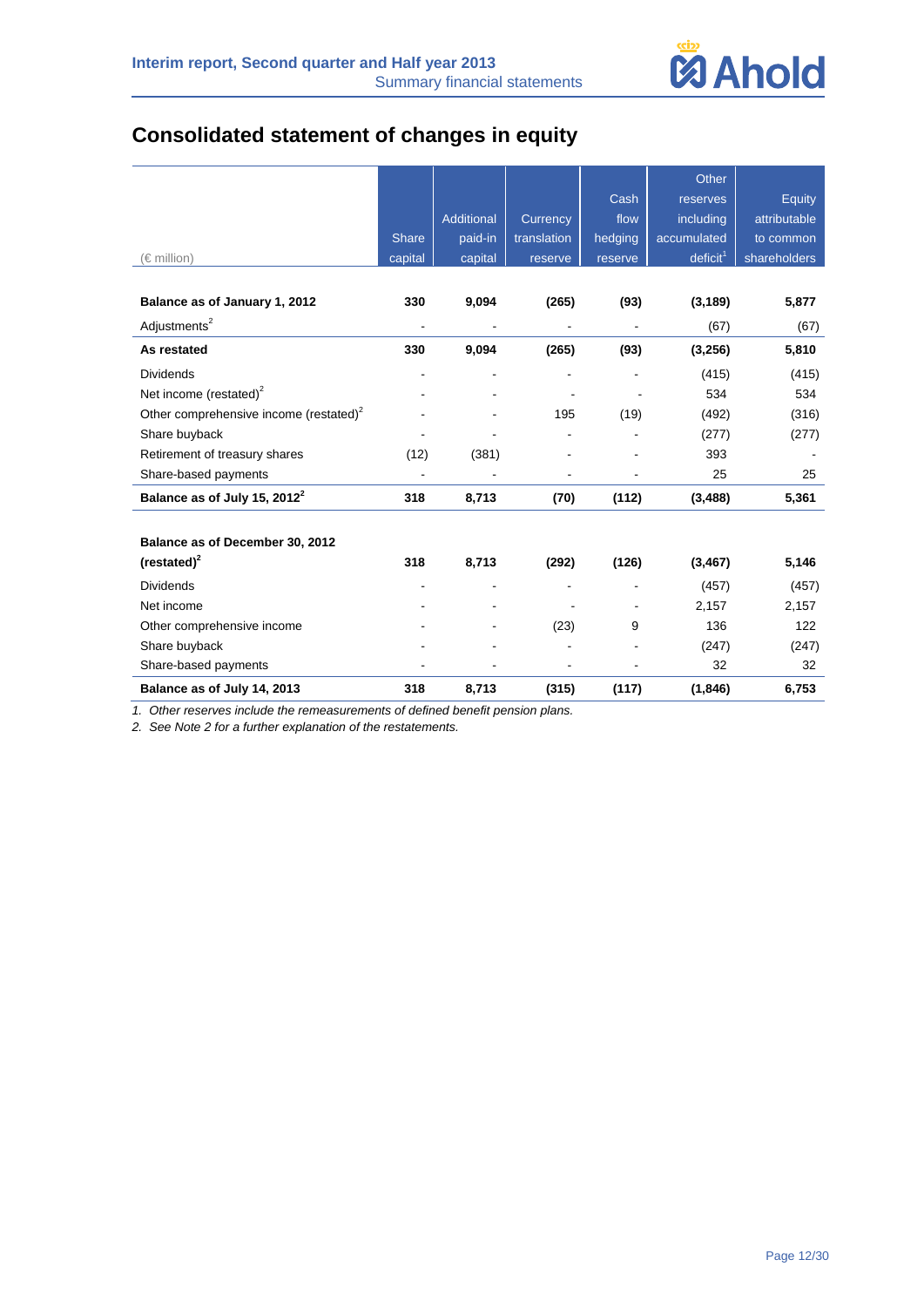

## **Consolidated statement of cash flows**

|                                                             |             | Q2 2013 | Q2 2012        | HY 2013 | <b>HY 2012</b> |
|-------------------------------------------------------------|-------------|---------|----------------|---------|----------------|
| $(\in$ million)                                             | <b>Note</b> |         | $(restated)^T$ |         | $(rested)^T$   |
| Operating income                                            |             | 325     | 324            | 670     | 737            |
| Adjustments for:                                            |             |         |                |         |                |
| Depreciation, amortization and impairments                  | 5           | 229     | 194            | 503     | 446            |
| Gains on the sale of assets / disposal groups held for sale | 5           | (20)    | (12)           | (21)    | (16)           |
| Share-based compensation expenses                           |             | 10      | 9              | 21      | 21             |
| Operating cash flows before changes in operating assets and |             |         |                |         |                |
| liabilities                                                 |             | 544     | 515            | 1,173   | 1,188          |
| Changes in working capital:                                 |             |         |                |         |                |
| Changes in inventories                                      |             | 11      | 31             | 33      | 38             |
| Changes in receivables and other current assets             |             | 3       | 16             | 59      | 60             |
| Changes in payables and other current liabilities           |             | 22      | (8)            | (164)   | (129)          |
| Changes in other non-current assets, other non-current      |             |         |                |         |                |
| liabilities and provisions                                  |             | (60)    | (15)           | (53)    | (13)           |
| Cash generated from operations                              |             | 520     | 539            | 1,048   | 1,144          |
| Income taxes paid - net                                     |             | (65)    | (47)           | (105)   | (92)           |
| Operating cash flows from continuing operations             |             | 455     | 492            | 943     | 1,052          |
| Operating cash flows from discontinued operations           |             | (2)     | (1)            | (5)     | (3)            |
| Net cash from operating activities                          |             | 453     | 491            | 938     | 1,049          |
| Purchase of non-current assets                              |             | (156)   | (184)          | (419)   | (411)          |
| Divestments of assets / disposal groups held for sale       |             | 34      | 24             | 38      | 34             |
| Acquisition of businesses, net of cash acquired             | 3           | (6)     | (419)          | (3)     | (434)          |
| Divestment of businesses, net of cash divested              | 8           | (11)    | (41)           | 2,361   | (44)           |
| Changes in short-term deposits and similar instruments      |             | 92      | 38             | (145)   | 116            |
| Dividends from joint ventures                               |             | 2       | 2              | 3       | 6              |
| Interest received                                           |             | 1       | 2              | 3       | 6              |
| Other                                                       |             | (1)     | (2)            | (1)     |                |
|                                                             |             |         |                |         |                |
| Investing cash flows from continuing operations             |             | (45)    | (580)          | 1,837   | (727)          |
| Investing cash flows from discontinued operations           | 8           | (6)     | 136            | 136     | 136            |
| Net cash from investing activities                          |             | (51)    | (444)          | 1,973   | (591)          |
| Interest paid                                               |             | (82)    | (84)           | (132)   | (144)          |
| Repayments of loans                                         |             | (3)     | (36)           | (14)    | (452)          |
| Repayments of finance lease liabilities                     |             | (17)    | (15)           | (39)    | (35)           |
| Change in short-term loans                                  |             |         | (30)           | 3       | 4              |
| Dividends paid on common shares                             | 9           | (457)   | (415)          | (457)   | (415)          |
| Share buyback                                               | 9           | (186)   |                | (247)   | (277)          |
| Change in derivatives                                       |             | (1)     |                | (9)     | 122            |
| Other                                                       | 11          | (1)     |                | (87)    | 3              |
| Financing cash flows from continuing operations             |             | (747)   | (580)          | (982)   | (1, 194)       |
| Financing cash flows from discontinued operations           |             | (1)     | (1)            | (2)     | (2)            |
| Net cash from financing activities                          |             | (748)   | (581)          | (984)   | (1, 196)       |
| Net cash from operating, investing and financing activities | 11          | (346)   | (534)          | 1,927   | (738)          |
| Average U.S. dollar exchange rate (euro per U.S. dollar)    |             | 0.7659  | 0.7893         | 0.7624  | 0.7738         |

*1. See Note 2 for a further explanation of the restatements.* 

For the reconciliation between net cash from operating, investing and financing activities and cash and cash equivalents as presented in the balance sheet, see *Note 11*.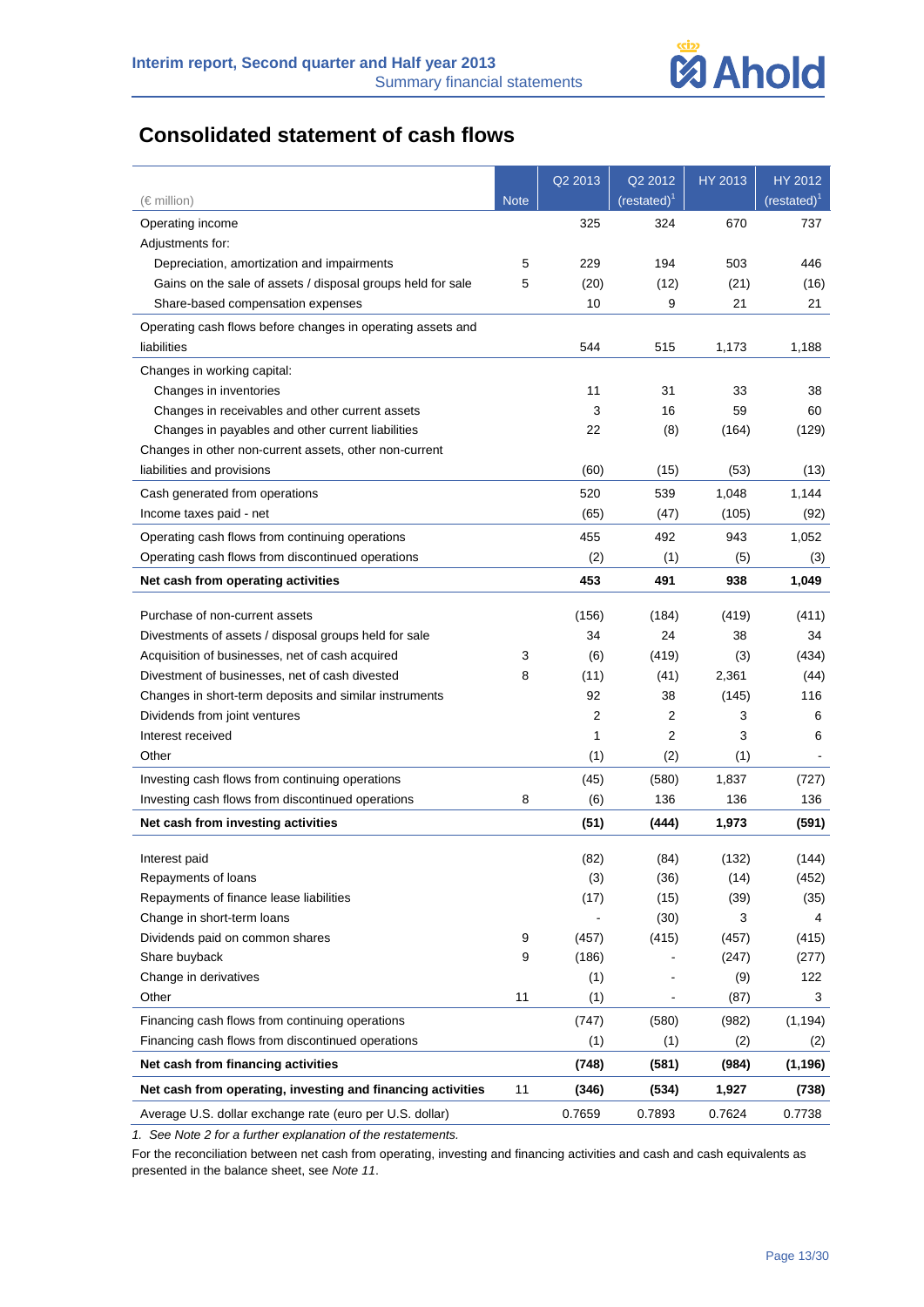

## **Notes to the consolidated summary financial statements**

### **1. The Company and its operations**

The principal activity of Koninklijke Ahold N.V. ("Ahold" or the "Company"), a public limited liability company with its registered seat and head office in Zaandam, the Netherlands, is the operation of retail food stores in the United States and Europe through subsidiaries and joint ventures.

The information in these condensed consolidated interim financial statements ("financial statements") is unaudited.

### **2. Accounting policies**

### *Basis of preparation*

These financial statements have been prepared in accordance with IAS 34 "Interim Financial Reporting." The accounting policies applied in these financial statements are consistent with those applied in Ahold's 2012 consolidated financial statements, except for the new standards and amendments to existing standards effective for 2013, as described below.

Ahold's reporting calendar is based on 13 periods of four weeks, with 2013 and 2012 each comprising 52 weeks. The second quarters of 2013 and 2012 are each comprised of 12 weeks. The financial year of Ahold's unconsolidated joint venture JMR - Gestão de Empresas de Retalho, SGPS. S.A. ("JMR") corresponds to the calendar year. Any significant transactions and / or events between JMR's quarter-end and Ahold's quarter-end are taken into account in the preparation of Ahold's financial statements.

### *Changes in presentation*

In Q1 2013, Ahold changed the presentation of the income statement to a framework that provides a better alignment between expense categories and functions. The change resulted in certain reclassifications within the 2012 income statement. In the Q2 2012 income statement, this change decreased cost of sales by €31 million (HY 2012: €72 million) and increased selling expenses and general and administrative expenses by €18 million (HY 2012: €45 million) and €13 million (HY 2012: €27 million), respectively. Furthermore, the comparative 2012 expenses by nature figures have been changed to conform to the current year presentation.

In Q1 2013, Ahold's investment in ICA met the criteria to be classified as a discontinued operation and, accordingly, in Q2  $\epsilon$ 28 million (HY 2012:  $\epsilon$ 57 million) that was previously reported in Q2 2012 as share of income from joint ventures has been reclassified to income from discontinued operations.

The tables at the end of this note outline the effects on Ahold's comparative 2012 amounts.

### *New and revised IFRSs effective in 2013*

The amendment to IAS 1, "Presentation of Financial Statements," as part of the "Annual Improvements to IFRSs 2009-2011 Cycle," became effective in 2013. These amendments require Ahold to group items of other comprehensive income on the basis of whether or not they are potentially able to be subsequently reclassified to profit or loss (reclassification adjustments). The presentation of Ahold's consolidated statement of comprehensive income has been adjusted to comply with these amendments; however the amendments have no effect on Ahold's financial position or performance.

IAS 19, "Employee Benefits," (as revised June 2011) became effective for the Company as of January 1, 2013. Ahold has applied the revised standard retrospectively and in accordance with the transitional provisions as set out in IAS 19.173 (as revised). These transitional provisions do not have an effect on future periods.

The amendments to IAS 19 change the accounting for defined benefit plans and termination benefits.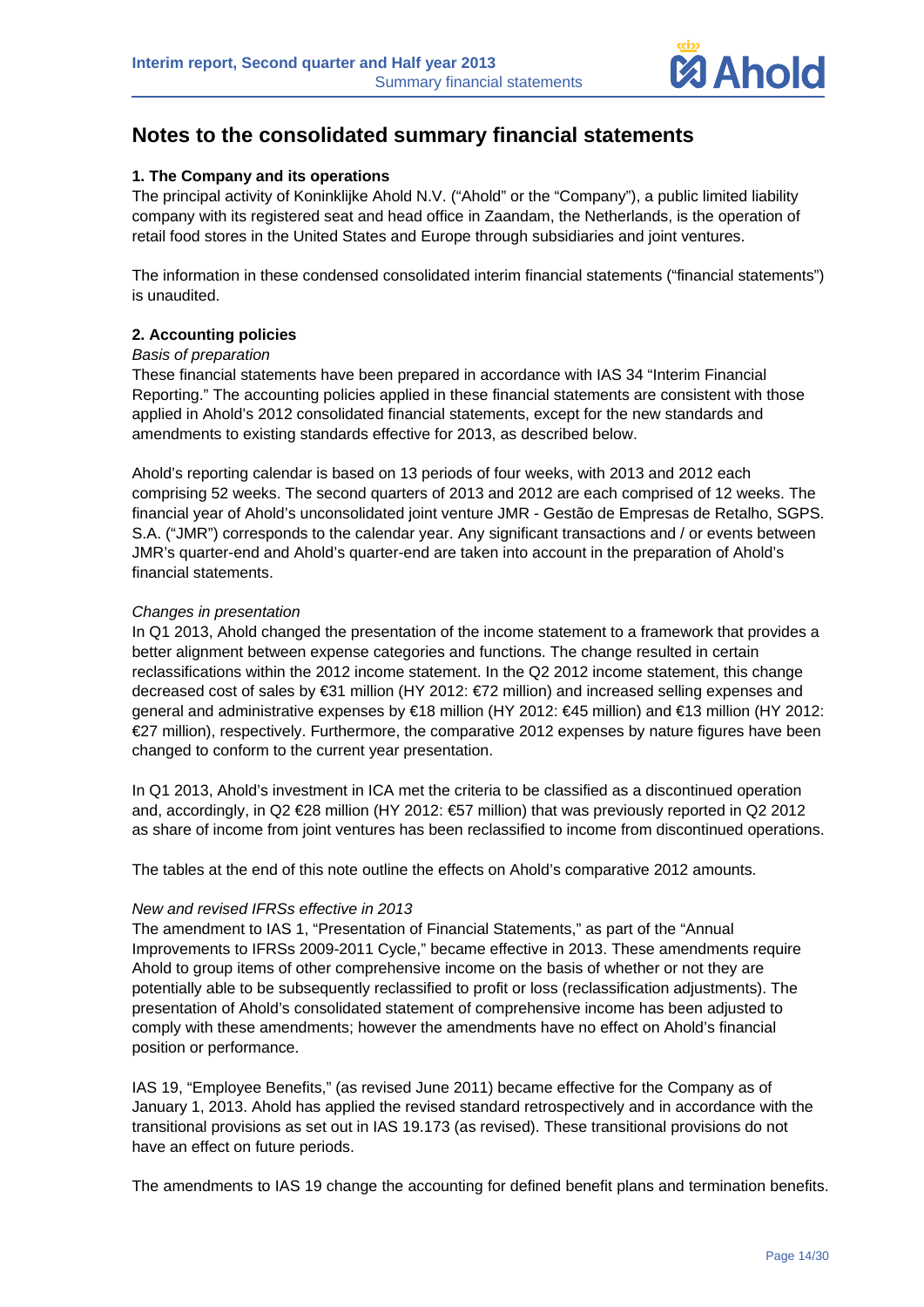

The most significant changes relate to the accounting for changes in defined benefit obligations and plan assets. The amendments require the recognition of changes in defined benefit obligations and in fair value of plan assets as they occur, hence eliminating the "corridor approach" permitted under the previous version of IAS 19, and accelerate the recognition of past service costs. All actuarial gains and losses are recognized immediately through other comprehensive income in order for the net pension asset or liability recognized in the consolidated balance sheet to reflect the full value of the plan deficit or surplus. Furthermore, the interest cost and expected return on plan assets used in the previous version of IAS 19 have been replaced with a "net-interest" amount, which is calculated by applying the discount rate to the net defined liability or asset. IAS 19 (as revised) introduces certain changes in the presentation of the defined benefit cost including more extensive disclosures. In addition to the IAS 19 amendments, Ahold has changed its presentation of the net-interest amount to be within net financial expenses, instead of the previous presentation within operating expenses. The effect of these changes is presented below.

IFRS 13, "Fair value measurement," became effective for the Company as of January 1, 2013. It is applied prospectively. IFRS 13 aims to improve consistency and reduce complexity by providing a precise definition of fair value and a single source of fair value measurement and disclosure requirements for use across all IFRSs. The requirements do not extend the use of fair value accounting but provide guidance on how it should be applied where its use is already required or permitted by other standards within the IFRSs. Upon the adoption of the standard, there has been no change in how the Company measures fair value. As a result, the adoption of IFRS 13 does not have a significant effect on Ahold's financial position or performance. For more information about financial instruments and fair value measurements, see *Note 12*.

In addition, the following new and amended IASB pronouncements have been adopted by Ahold. The initial application of these pronouncements has been assessed and they do not have any significant effect on Ahold's financial position or performance.

- IFRS 10, "Consolidated financial statements" and amendments to IAS 27, "Separate financial statements"
- IFRS 11, "Joint arrangements" and amendments to IAS 28, "Investments in associates and joint ventures"
- IFRS 12, "Disclosures of interests in other entities"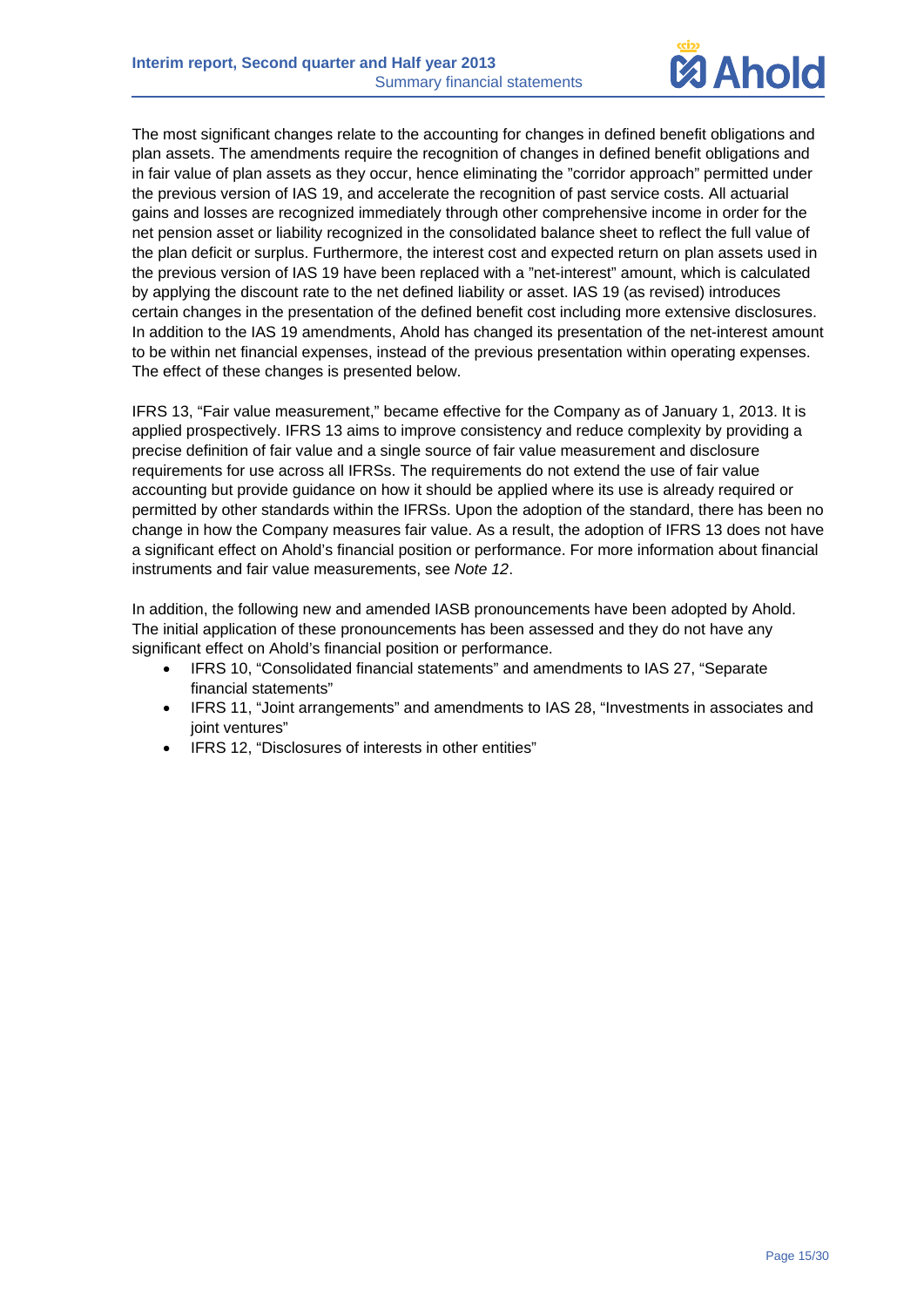

### The restatements to Ahold's 2012 comparative amounts for the changes in presentation and adoption of IAS 19 (as revised) are as follows:

|                                                          | Q2 2012     | Changes in   | <b>IAS 19</b>  | Q2 2012     |
|----------------------------------------------------------|-------------|--------------|----------------|-------------|
| (€ million, except per share data)                       | as reported | presentation | restatement    | as restated |
| <b>Consolidated income statement line items</b>          |             |              |                |             |
| Net sales                                                | 7,692       |              |                | 7,692       |
| Cost of sales                                            | (5,704)     | 31           |                | (5,673)     |
| <b>Gross profit</b>                                      | 1,988       | 31           |                | 2,019       |
| Selling expenses                                         | (1, 433)    | (18)         | (4)            | (1, 455)    |
| General and administrative expenses                      | (229)       | (13)         | $\overline{2}$ | (240)       |
| <b>Operating Income</b>                                  | 326         |              | (2)            | 324         |
| Interest income                                          | 5           |              |                | 5           |
| Interest expense                                         | (54)        |              |                | (54)        |
| Interest income (expense) on defined benefit pension     |             |              |                |             |
| plans - net                                              |             |              | 4              | 4           |
| Other financial income (expense)                         | (5)         |              |                | (5)         |
| Income before income taxes                               | 272         |              | $\mathbf{2}$   | 274         |
| Income taxes                                             | (50)        |              |                | (50)        |
| Share in income (loss) of joint ventures                 | 22          | (28)         |                | (6)         |
| Income from continuing operations                        | 244         | (28)         | $\mathbf{2}$   | 218         |
| Income from discontinued operations                      | 4           | 28           | (1)            | 31          |
| Net income attributable to common shareholders           | 248         |              | 1              | 249         |
| Net income per share attributable to common shareholders |             |              |                |             |
| <b>Basic</b>                                             | 0.24        |              |                | 0.24        |
| <b>Diluted</b>                                           | 0.23        |              |                | 0.23        |
| Income from continuing operations per share attributable |             |              |                |             |
| to common shareholders                                   |             |              |                |             |
| <b>Basic</b>                                             | 0.24        | (0.03)       |                | 0.21        |
| <b>Diluted</b>                                           | 0.23        | (0.03)       |                | 0.20        |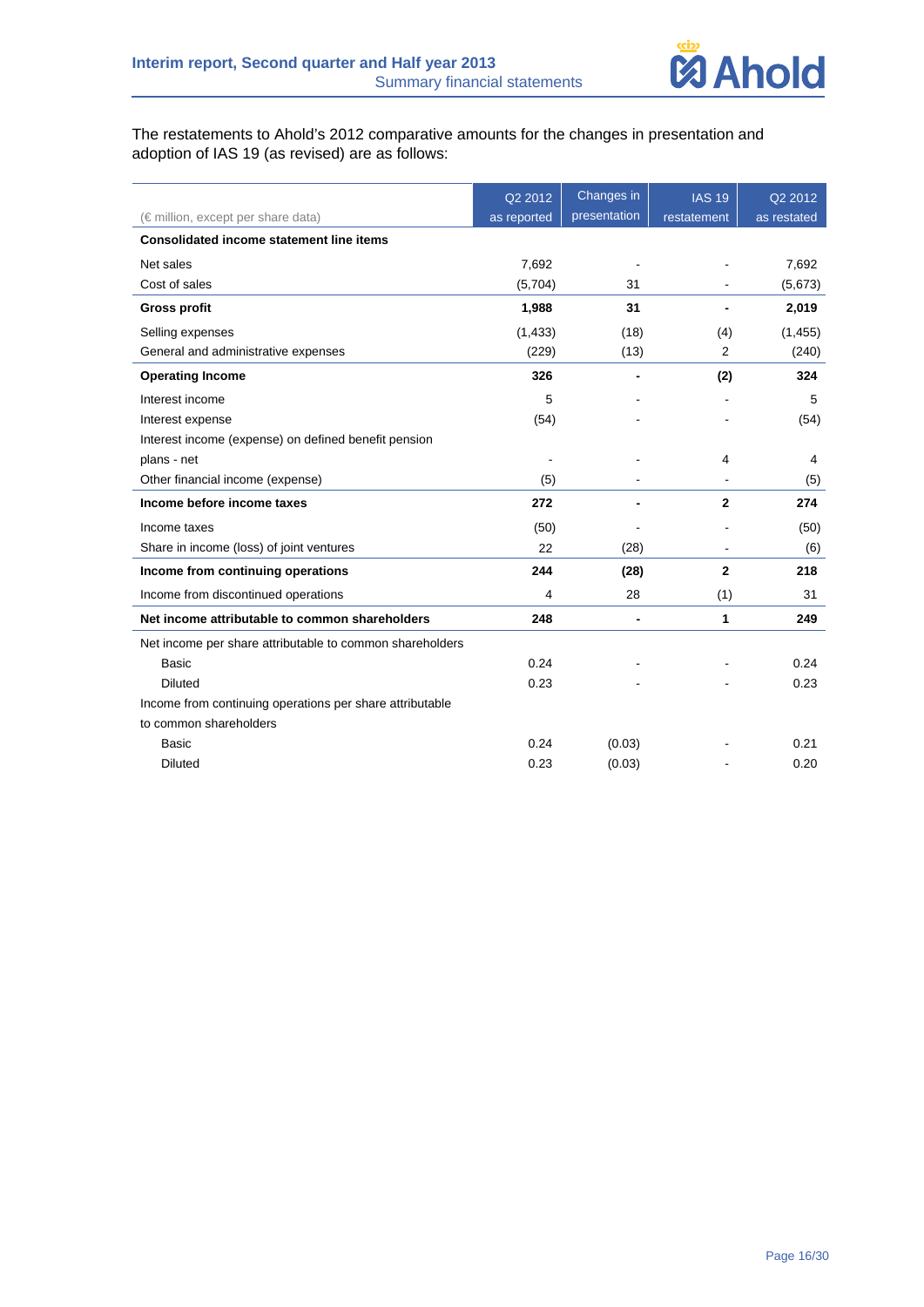### **Interim report, Second quarter and Half year 2013**

Summary financial statements

## **ØAhold**

|                                                          | <b>HY 2012</b> | Changes in               | <b>IAS 19</b>  | <b>HY 2012</b> |
|----------------------------------------------------------|----------------|--------------------------|----------------|----------------|
| (€ million, except per share data)                       | as reported    | presentation             | restatement    | as restated    |
| <b>Consolidated income statement line items</b>          |                |                          |                |                |
| Net sales                                                | 17,408         |                          |                | 17,408         |
| Cost of sales                                            | (12, 889)      | 72                       |                | (12, 817)      |
| <b>Gross profit</b>                                      | 4,519          | 72                       |                | 4,591          |
| Selling expenses                                         | (3,272)        | (45)                     | (9)            | (3,326)        |
| General and administrative expenses                      | (505)          | (27)                     | 4              | (528)          |
| <b>Operating Income</b>                                  | 742            | $\overline{\phantom{0}}$ | (5)            | 737            |
| Interest income                                          | 8              |                          |                | 8              |
| Interest expense                                         | (128)          |                          |                | (128)          |
| Interest income (expense) on defined benefit pension     |                |                          |                |                |
| plans - net                                              |                |                          | 10             | 10             |
| Other financial income (expense)                         | (5)            |                          |                | (5)            |
| Income before income taxes                               | 617            |                          | 5              | 622            |
| Income taxes                                             | (143)          |                          | (1)            | (144)          |
| Share in income (loss) of joint ventures                 | 54             | (57)                     |                | (3)            |
| Income from continuing operations                        | 528            | (57)                     | 4              | 475            |
| Income from discontinued operations                      | 2              | 57                       | $\blacksquare$ | 59             |
| Net income attributable to common shareholders           | 530            | $\overline{\phantom{a}}$ | 4              | 534            |
| Net income per share attributable to common shareholders |                |                          |                |                |
| <b>Basic</b>                                             | 0.51           |                          |                | 0.51           |
| <b>Diluted</b>                                           | 0.49           |                          | 0.01           | 0.50           |
| Income from continuing operations per share attributable |                |                          |                |                |
| to common shareholders                                   |                |                          |                |                |
| Basic                                                    | 0.51           | (0.05)                   |                | 0.46           |
| <b>Diluted</b>                                           | 0.49           | (0.05)                   |                | 0.44           |

|                                                           | Q2 2012     | Changes in   | <b>IAS 19</b> | Q2 2012     |  |  |
|-----------------------------------------------------------|-------------|--------------|---------------|-------------|--|--|
| $(\in$ million)                                           | as reported | presentation | restatement   | as restated |  |  |
| Consolidated statement of comprehensive income line items |             |              |               |             |  |  |
| Net income                                                | 248         |              |               | 249         |  |  |
| Remeasurement defined benefit pension plans before tax    |             |              | (609)         | (609)       |  |  |
| Income taxes                                              |             | ٠            | 166           | 166         |  |  |
| Other comprehensive income (loss) that will not be        |             |              |               |             |  |  |
| reclassified to profit or loss                            |             |              | (443)         | (443)       |  |  |
| Other comprehensive income that may be reclassified to    |             |              |               |             |  |  |
| profit or loss                                            | 254         |              | (20)          | 234         |  |  |
| Total other comprehensive income (loss)                   | 254         |              | (463)         | (209)       |  |  |
| Total comprehensive income attributable to common         |             |              |               |             |  |  |
| shareholders                                              | 502         |              | (462)         | 40          |  |  |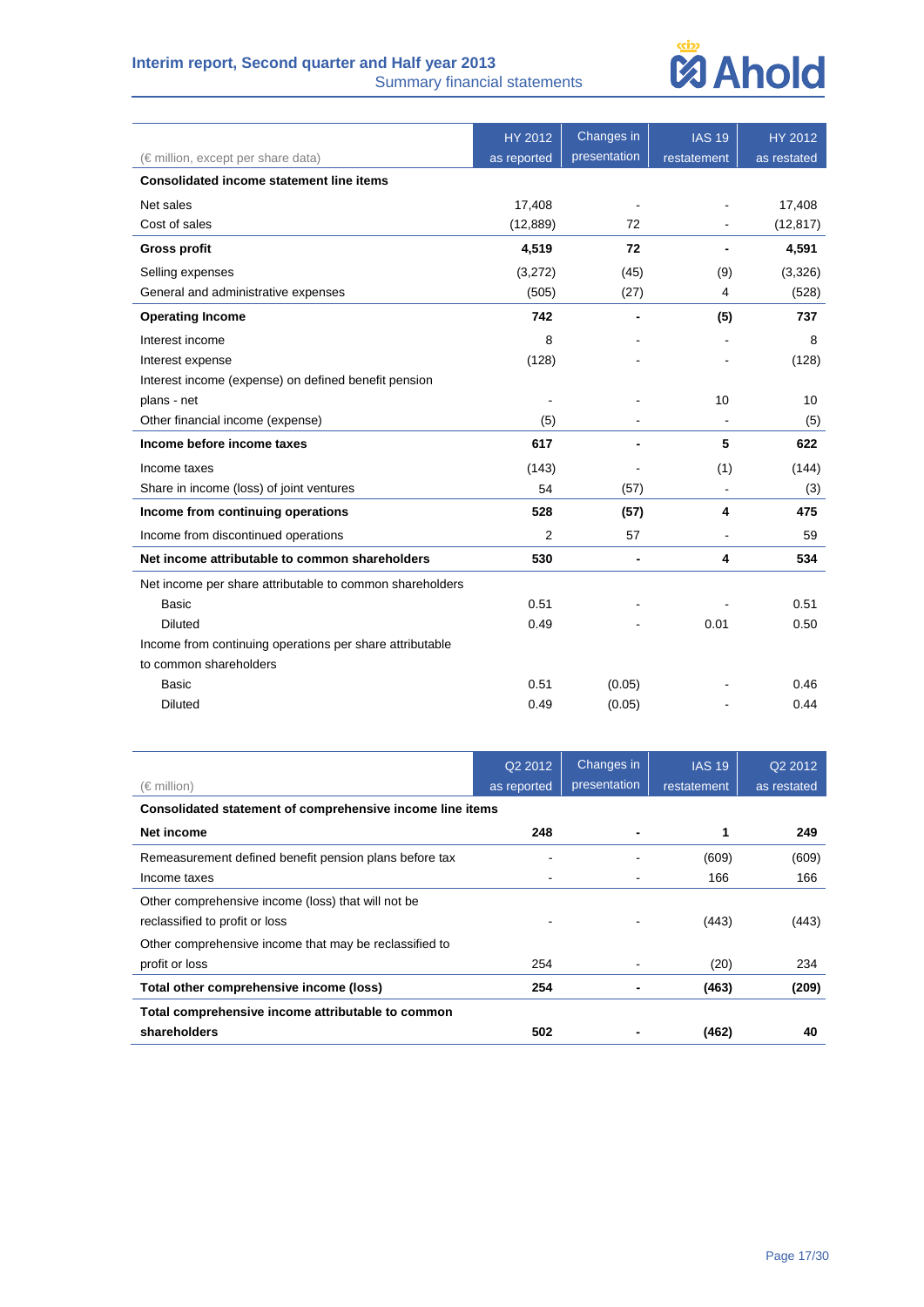### **Interim report, Second quarter and Half year 2013**

Summary financial statements

## **ØAhold**

|                                                           | <b>HY 2012</b> | Changes in   | <b>IAS 19</b>      | HY 2012     |
|-----------------------------------------------------------|----------------|--------------|--------------------|-------------|
| (€ million)                                               | as reported    | presentation | <b>Restatement</b> | as restated |
| Consolidated statement of comprehensive income line items |                |              |                    |             |
| Net income                                                | 530            |              | 4                  | 534         |
| Remeasurement defined benefit pension plans before tax    |                |              | (682)              | (682)       |
| Income taxes                                              |                |              | 191                | 191         |
| Other comprehensive income (loss) that will not be        |                |              |                    |             |
| reclassified to profit or loss                            |                |              | (491)              | (491)       |
| Other comprehensive income that may be reclassified to    |                |              |                    |             |
| profit or loss                                            | 190            |              | (15)               | 175         |
| Total other comprehensive income (loss)                   | 190            |              | (506)              | (316)       |
| Total comprehensive income attributable to common         |                |              |                    |             |
| shareholders                                              | 720            |              | (502)              | 218         |

| $(\in$ million)                              | December<br>30.2012<br>as reported | Changes in<br>presentation | <b>IAS 19</b><br>restatement | December<br>30, 2012<br>as restated |
|----------------------------------------------|------------------------------------|----------------------------|------------------------------|-------------------------------------|
| <b>Consolidated balance sheet line items</b> |                                    |                            |                              |                                     |
| Investments in joint ventures                | 1.047                              |                            | (30)                         | 1,017                               |
| Other non-current financial assets           | 1.059                              |                            | (639)                        | 420                                 |
| Deferred tax assets                          | 353                                | ٠                          | 159                          | 512                                 |
| Pensions and other post-employment benefits  | (110)                              | -                          | (533)                        | (643)                               |
| Deferred tax liabilities                     | (292)                              | $\overline{\phantom{a}}$   | 194                          | (98)                                |
| Equity attributable to common shareholders   | (5,995)                            |                            | 849                          | (5, 146)                            |

| (€ million)                                  | July 15,<br>2012<br>as reported | Changes in<br>presentation | <b>IAS 19</b><br>restatement | <b>July 15,</b><br>2012<br>as restated |
|----------------------------------------------|---------------------------------|----------------------------|------------------------------|----------------------------------------|
| Consolidated statement of changes in equity  |                                 |                            |                              |                                        |
| Share capital                                | 318                             | -                          |                              | 318                                    |
| Additional paid-in capital                   | 8,713                           |                            |                              | 8,713                                  |
| Currency translation reserve                 | (56)                            |                            | (14)                         | (70)                                   |
| Cash flow hedging reserve                    | (112)                           | $\overline{\phantom{a}}$   |                              | (112)                                  |
| Other reserves including accumulated deficit | (2,933)                         |                            | (555)                        | (3, 488)                               |
| Equity attributable to common shareholders   | 5,930                           |                            | (569)                        | 5,361                                  |

| (€ million)                                               | <b>December</b><br>30.2012<br>as reported | Changes in<br>presentation | <b>IAS 19</b><br>Restatement | <b>December</b><br>30, 2012<br>as restated |
|-----------------------------------------------------------|-------------------------------------------|----------------------------|------------------------------|--------------------------------------------|
| Consolidated statement of changes in equity               |                                           |                            |                              |                                            |
| Share capital                                             | 318                                       |                            |                              | 318                                        |
| Additional paid-in capital                                | 8.713                                     |                            |                              | 8,713                                      |
| Currency translation reserve <sup>1</sup>                 | (298)                                     | $\overline{\phantom{a}}$   | 6                            | (292)                                      |
| Cash flow hedging reserve                                 | (126)                                     |                            |                              | (126)                                      |
| Other reserves including accumulated deficit <sup>1</sup> | (2,612)                                   |                            | (855)                        | (3, 467)                                   |
| Equity attributable to common shareholders                | 5.995                                     |                            | (849)                        | 5,146                                      |

*1. The IAS 19 restatement amounts include a further offsetting €3 million refinement from the amounts presented in Q1 2013.*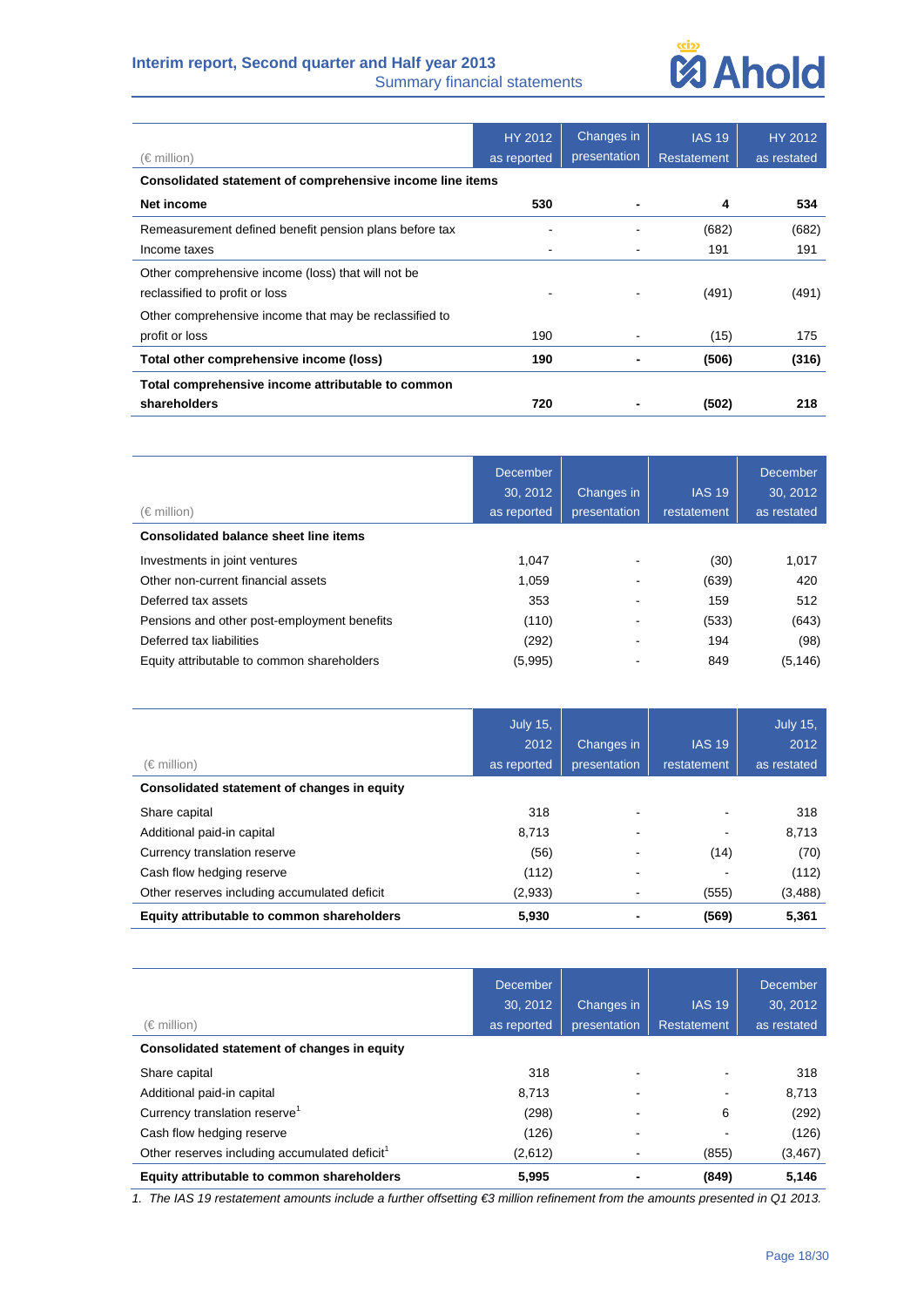

|                                                              | Q2 2012     | Changes in   | <b>IAS 19</b> | Q2 2012     |
|--------------------------------------------------------------|-------------|--------------|---------------|-------------|
| (€ million)                                                  | as reported | presentation | restatement   | as restated |
| Consolidated statement of cash flows line items              |             |              |               |             |
| Operating income                                             | 326         |              | (2)           | 324         |
| Changes in non-current assets, other non-current liabilities |             |              |               |             |
| and provisions                                               | (17)        |              | 2             | (15)        |
| Dividends from joint ventures                                | 138         | (136)        |               | 2           |
| Investing cash flows from discontinued operations            |             | 136          |               | 136         |

| $(\in$ million)                                              | HY 2012<br>as reported | Changes in<br>presentation | <b>IAS 19</b><br>restatement | HY 2012<br>as restated |
|--------------------------------------------------------------|------------------------|----------------------------|------------------------------|------------------------|
| Consolidated statement of cash flows line items              |                        |                            |                              |                        |
| Operating income                                             | 742                    |                            | (5)                          | 737                    |
| Changes in non-current assets, other non-current liabilities |                        |                            |                              |                        |
| and provisions                                               | (18)                   | -                          | 5                            | (13)                   |
| Dividends from joint ventures                                | 142                    | (136)                      |                              | 6                      |
| Investing cash flows from discontinued operations            |                        | 136                        |                              | 136                    |

### **3. Business combinations**

### *Jumbo*

On August 14, 2012, Ahold announced that its Albert Heijn division had completed the acquisition of 78 C1000 and 4 Jumbo stores from Jumbo for €290 million in cash, with €260 million paid to date (HY 2013: credit €5 million and 2012: €265 million) and the remaining to be settled as agreements are reached with the franchisees. During the second quarter of this year, four of the stores were converted to the Albert Heijn banner (22 stores converted in total). The remaining 60 franchiseeowned stores will be converted to the Albert Heijn banner over a period of time, in close cooperation with the entrepreneurs. Goodwill recognized in the amount of €78 million to date (HY 2013: €25 million and 2012: €53 million), which will not be deductible for tax purposes, represents expected synergies from the combination of operations, as well as the ability to expand Ahold's geographic reach.

The 22 individual stores that were converted to the Albert Heijn banner have contributed €33 million to Q2 2013 net sales (HY 2013: €64 million) and an insignificant amount to net income.

### *Other acquisitions*

Albert Heijn acquired two stores from franchisees for €8 million, of which €4 million was recognized as additional goodwill and €4 million as property, plant and equipment.

The allocation of the fair value of the net assets acquired and the goodwill arising from the acquisitions during 2013 is as follows:

| $(\in$ million)                      | Jumbo | Other                    | <b>Total</b> |
|--------------------------------------|-------|--------------------------|--------------|
| Property plant & equipment           |       |                          |              |
| Goodwill                             | 25    | Δ                        | 29           |
| Reversal of other intangible assets  | (30)  | $\overline{\phantom{0}}$ | (30)         |
| Acquisition of business, net of cash | (5)   |                          |              |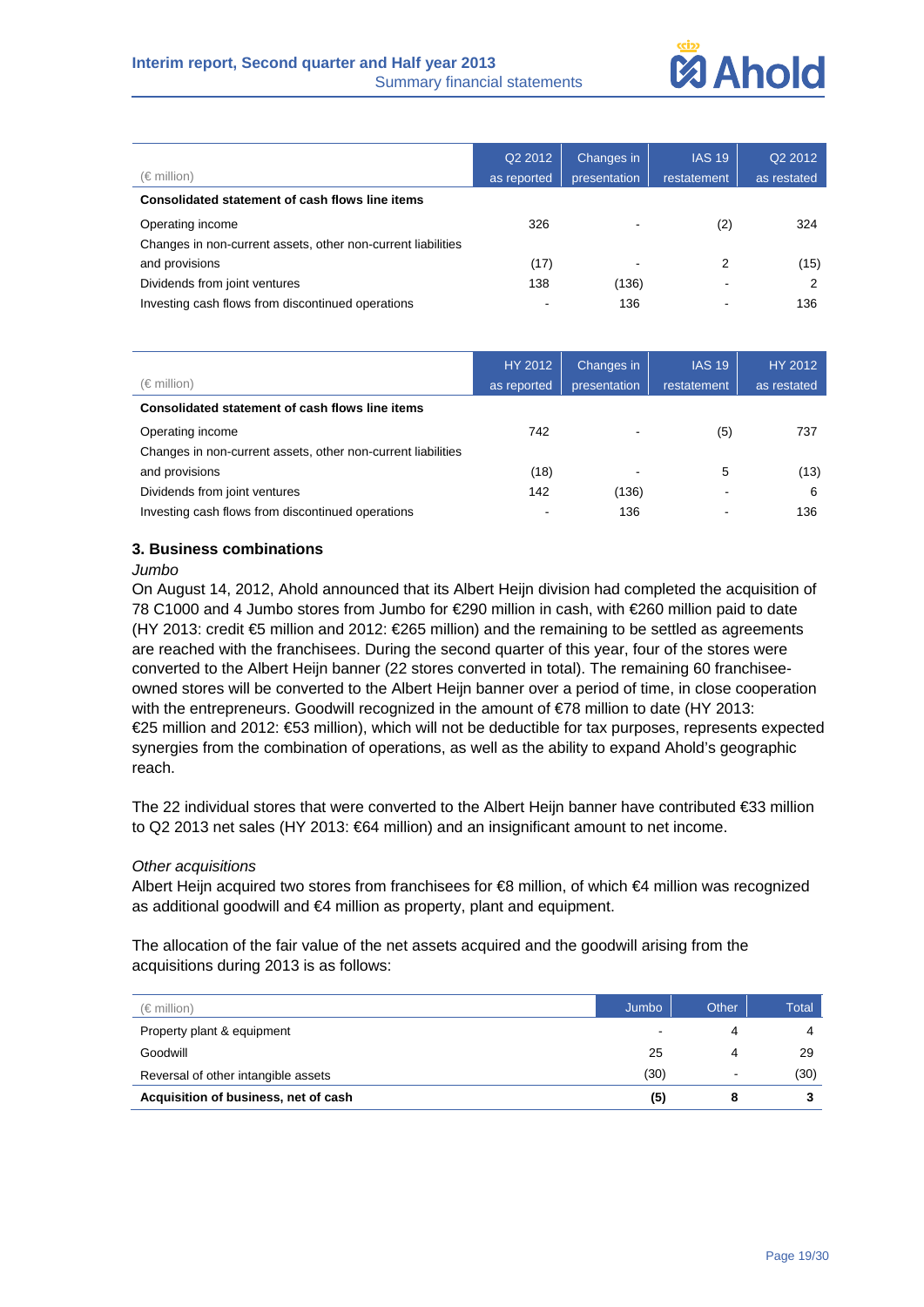

A reconciliation of Ahold's goodwill balance, which is presented within intangible assets, is as follows:

| $\epsilon$ million             |     |
|--------------------------------|-----|
| As of December 30, 2012        |     |
| At cost                        | 772 |
| Accumulated impairment losses  | (3) |
| Opening carrying amount        | 769 |
| <b>Business acquisitions</b>   | 29  |
| Exchange rate differences      | 3   |
| <b>Closing carrying amount</b> | 801 |
| As of July 14, 2013            |     |
| At cost                        | 804 |
| Accumulated impairment losses  | (3) |
| <b>Carrying amount</b>         | 801 |

### **4. Segment reporting**

Ahold's retail operations are presented in three reportable segments. In addition, Other retail, consisting of Ahold's unconsolidated joint venture JMR, and Ahold's Corporate Center are presented separately.

| Reportable segment      | Included in the Reportable segment                                                                    |
|-------------------------|-------------------------------------------------------------------------------------------------------|
| Ahold USA               | Stop & Shop New England, Stop & Shop New York Metro, Giant Landover, Giant<br>Carlisle and Peapod     |
| The Netherlands         | Albert Heijn, Albert Heijn Belgium, Albert Heijn Germany, Etos, Gall & Gall, bol.com<br>and albert.nl |
| Other Europe            | Albert (Czech Republic and Slovakia) and Hypernova (Slovakia)                                         |
|                         |                                                                                                       |
| Other                   | Included in Other                                                                                     |
| Other retail            | Unconsolidated joint venture JMR (49%)                                                                |
| <b>Corporate Center</b> | Corporate Center staff (the Netherlands, Switzerland and the United States)                           |

### **Net sales**

Net sales per segment are as follows:

|                                   |         |         | $\frac{9}{6}$ |         |                | $\frac{9}{6}$ |
|-----------------------------------|---------|---------|---------------|---------|----------------|---------------|
|                                   | Q2 2013 | Q2 2012 | change        | HY 2013 | <b>HY 2012</b> | change        |
| \$ million                        |         |         |               |         |                |               |
| Ahold USA                         | 6,135   | 6,012   | 2.0%          | 14,203  | 13,815         | 2.8%          |
| Average U.S. dollar exchange rate | 0.7659  | 0.7893  | $(3.0)\%$     | 0.7624  | 0.7738         | $(1.5)\%$     |
| (euro per U.S. dollar)            |         |         |               |         |                |               |
|                                   |         |         |               |         |                |               |
| $\epsilon$ million                |         |         |               |         |                |               |
| Ahold USA                         | 4,699   | 4,747   | (1.0)%        | 10,828  | 10,693         | 1.3%          |
| The Netherlands                   | 2,703   | 2,560   | 5.6%          | 6,209   | 5,822          | 6.6%          |
| Other Europe                      | 367     | 385     | (4.7)%        | 849     | 893            | (4.9)%        |
| <b>Ahold Group</b>                | 7,769   | 7,692   | 1.0%          | 17,886  | 17,408         | 2.7%          |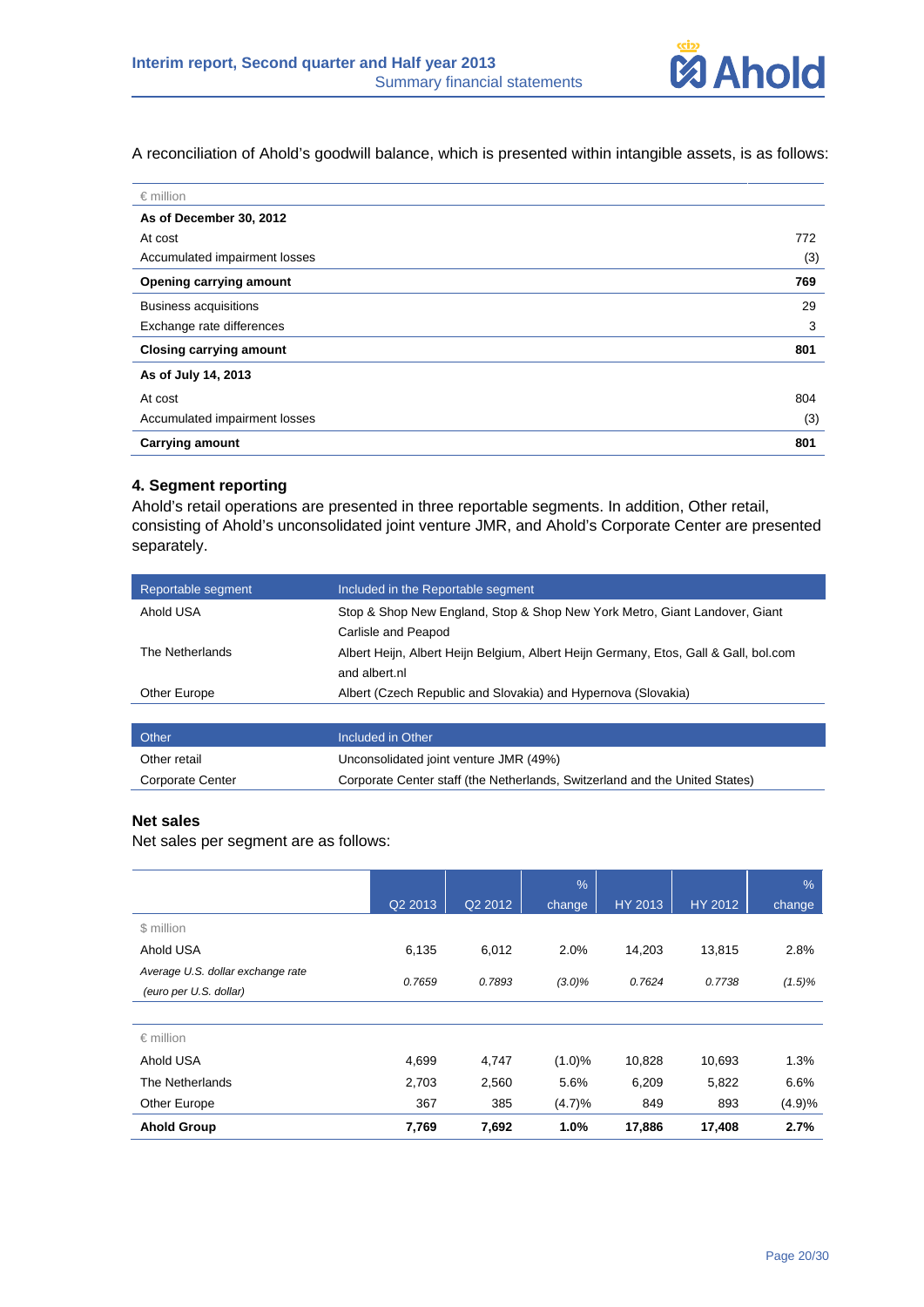

The net sales of Ahold's unconsolidated joint venture JMR amounted to €853 million and €830 million for Q2 2013 and Q2 2012, respectively (HY 2013: €1,631 million and HY 2012: €1,570 million).

### **Operating income**

Operating income (loss) per segment is as follows:

|                                                               | Q2 2013 | Q2 2012<br>$(restated)^1$ | $\frac{9}{6}$<br>change | HY 2013 | <b>HY 2012</b><br>(restated) $1$ | $\frac{9}{6}$<br>change |
|---------------------------------------------------------------|---------|---------------------------|-------------------------|---------|----------------------------------|-------------------------|
| \$ million                                                    |         |                           |                         |         |                                  |                         |
| Ahold USA                                                     | 246     | 263                       | (6.5)%                  | 477     | 582                              | $(18.0)\%$              |
| Average U.S. dollar exchange rate (euro per<br>$U.S.$ dollar) | 0.7659  | 0.7893                    | $(3.0)\%$               | 0.7624  | 0.7738                           | $(1.5)\%$               |
|                                                               |         |                           |                         |         |                                  |                         |
| $\epsilon$ million                                            |         |                           |                         |         |                                  |                         |
| Ahold USA                                                     | 190     | 207                       | (8.2)%                  | 363     | 450                              | $(19.3)\%$              |
| The Netherlands                                               | 144     | 132                       | 9.1%                    | 331     | 320                              | 3.4%                    |
| Other Europe                                                  | 1       | 3                         | $(66.7)\%$              | 6       | 7                                | $(14.3)\%$              |
| <b>Corporate Center</b>                                       | (10)    | (18)                      | 44.4%                   | (30)    | (40)                             | 25.0%                   |
| <b>Ahold Group</b>                                            | 325     | 324                       | 0.3%                    | 670     | 737                              | (9.1)%                  |

*1. See Note 2 for a further explanation of the restatements.* 

### **Ahold USA**

Q2 2013 operating income included \$37 million (€29 million) of impairment charges (HY 2013: \$61 million (€47 million)) and \$27 million (€20 million) of gain on sale of asset (HY 2013: \$27 million (€20 million)). Further, HY 2013 included \$9 million (€7 million) gains on the final settlement of the Frozen Plan and a multi-employer pension withdrawal liability in the amount of \$82 million (€63 million) (see *Note 10*).

Operating income in Q2 2012 included \$4 million (€3 million) of impairments (HY 2012: \$14 million (€10 million)), \$2 million (€2 million) of gain on sale of assets (HY 2012: \$3 million (€2 million)) and \$2 million (€2 million) of business acquisition costs related to the acquisition of the Genuardi's stores (HY 2012: \$2 million (€2 million)).

### **The Netherlands**

Q2 2013 operating income included €3 million of impairment charges (HY 2013: €3 million) and €1 million of losses on the sale of assets (HY 2013: nil).

Q2 2012 operating income included a €2 million (HY 2012: €4 million) gain on the sale of assets, and €1 million (HY 2012: €1 million) of business acquisition costs related to the transaction with Jumbo.

### **Other Europe**

Q2 2013 operating income included  $€2$  million of impairment charges (HY 2013: €2 million).

Included in the Q2 2012 operating income were impairments of €1 million (HY 2012: €1 million).

### **Corporate Center**

Corporate Center costs for Q2 2013 were down €8 million compared to the same period last year (HY 2013: down €10 million). Excluding the effect of the Company's insurance activities, Corporate Center costs were €19 million, €3 million higher than last year (HY 2013: €40 million, €1 million higher than last year). Q2 2013 Corporate Center costs included €1 million of gains on the sale of assets (HY 2013: €1 million) and a €1 million gain from the release of a restructuring-related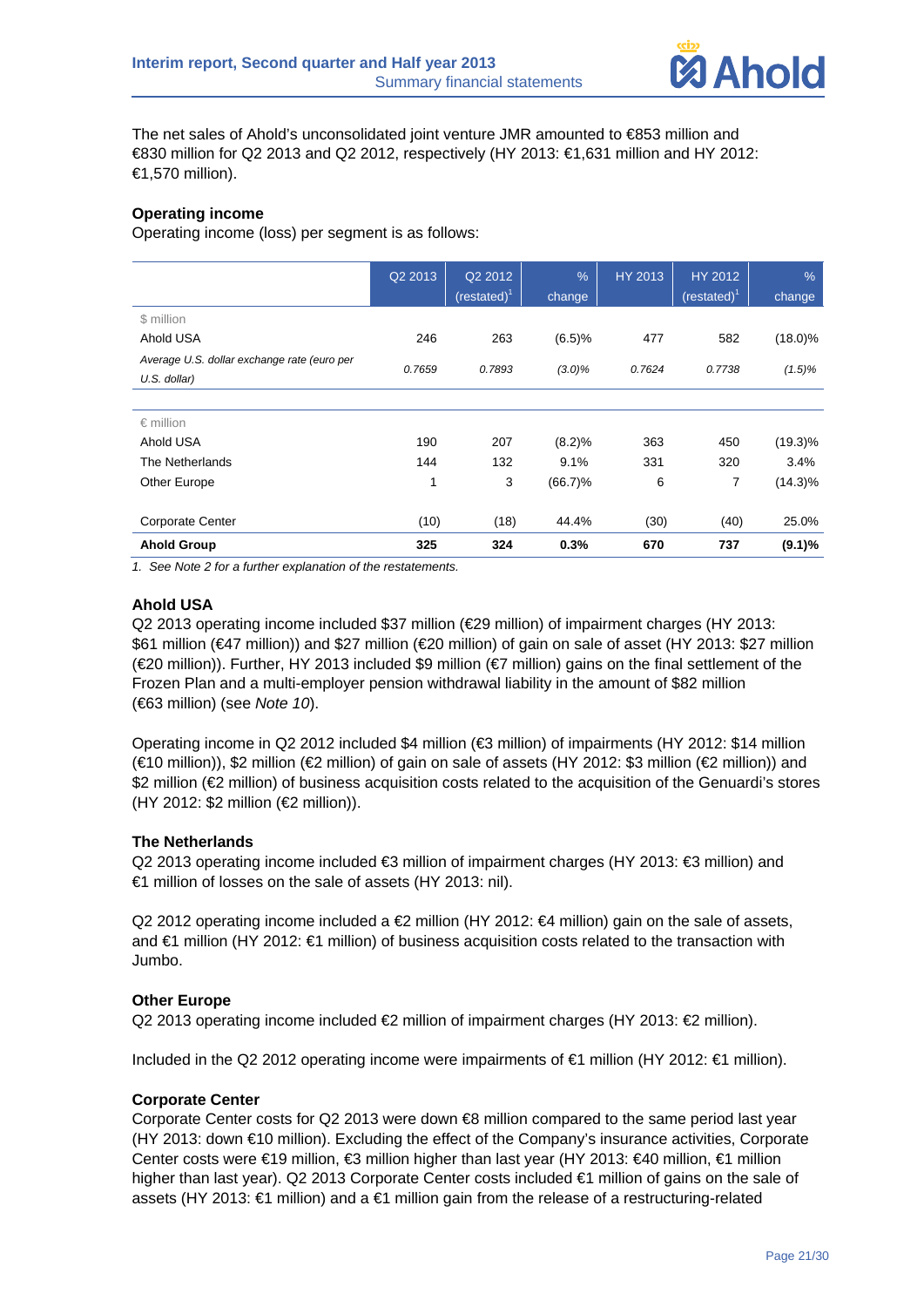

provision (HY 2013: €1 million). Further, the HY 2013 Corporate Center costs included \$3 million (€2 million) of gains on the final settlement of the Frozen Plan (see *Note 10*).

Corporate Center costs in 2012 were impacted by €10 million of gains on sale of investments in associates offset by €6 million of acquisition costs related to the acquisition of bol.com.

### **5. Expenses by nature**

The aggregate of cost of sales and operating expenses is specified by nature as follows:

| $\epsilon$ million                    | Q2 2013 | Q2 2012<br>(restated) $^1$ | HY 2013 | HY 2012<br>(restated) $^1$ |
|---------------------------------------|---------|----------------------------|---------|----------------------------|
| Cost of product                       | 5,459   | 5.445                      | 12,562  | 12,301                     |
| Labor costs                           | 1,112   | 1,071                      | 2,623   | 2,438                      |
| Other operational expenses            | 545     | 550                        | 1,268   | 1,225                      |
| Depreciation and amortization         | 195     | 190                        | 451     | 435                        |
| Rent expenses and income - net        | 119     | 120                        | 281     | 277                        |
| Impairment losses and reversals - net | 34      | 4                          | 52      | 11                         |
| Gains on the sale of assets - net     | (20)    | (12)                       | (21)    | (16)                       |
| <b>Total</b>                          | 7,444   | 7.368                      | 17.216  | 16.671                     |

*1. The comparative 2012 expenses by nature figures have been changed to conform to the current year presentation. See Note 2 for a further explanation of the restatements.* 

### **6. Income taxes**

Income taxes for 2013 include €12 million of one-time tax benefits recognized in Q1, mainly arising from a ruling on an uncertain tax position. In Q2 2012, income taxes included €18 million in benefits for one-time events, which include benefits arising from financial transactions.

### **7. Share in income (loss) of joint ventures**

The Company's share in income of joint ventures is net of income taxes and is specified as follows:

| $\epsilon$ million | Q2 2013 | Q2 2012<br>$(restated)^1$ | HY 2013 | HY 2012<br>(restated) |
|--------------------|---------|---------------------------|---------|-----------------------|
| <b>JMR</b>         |         | (8)                       | 3       | (6)                   |
| Other              |         |                           |         | 3                     |
| Total              |         | (6)                       | 4       | (3)                   |

*1. See Note 2 for a further explanation of the restatements.* 

### **8. Assets and liabilities held for sale and discontinued operations**

Income from discontinued operations is specified as follows:

|                                                          | Q2 2013 | Q2 2012                  | HY 2013 | HY 2012                 |
|----------------------------------------------------------|---------|--------------------------|---------|-------------------------|
| $\epsilon$ million                                       |         | (restated) $^1$          |         | (restated) <sup>1</sup> |
| <b>ICA</b>                                               |         | 27                       | 137     | 57                      |
| Operating results from discontinued operations           | -       | 27                       | 137     | 57                      |
|                                                          |         |                          |         |                         |
| <b>ICA</b>                                               | 3       | $\overline{\phantom{a}}$ | 1.614   |                         |
| BI-LO and Bruno's                                        | 4       | 3                        | 3       | 3                       |
| Other $^2$                                               |         |                          | (4)     | (1)                     |
| Results on divestments of discontinued operations        |         | 4                        | 1,613   | 2                       |
| Income from discontinued operations, net of income taxes |         | 31                       | 1,750   | 59                      |

*1. See Note 2 for a further explanation of the restatements.* 

*2. Includes adjustments to the result on various past divestments.*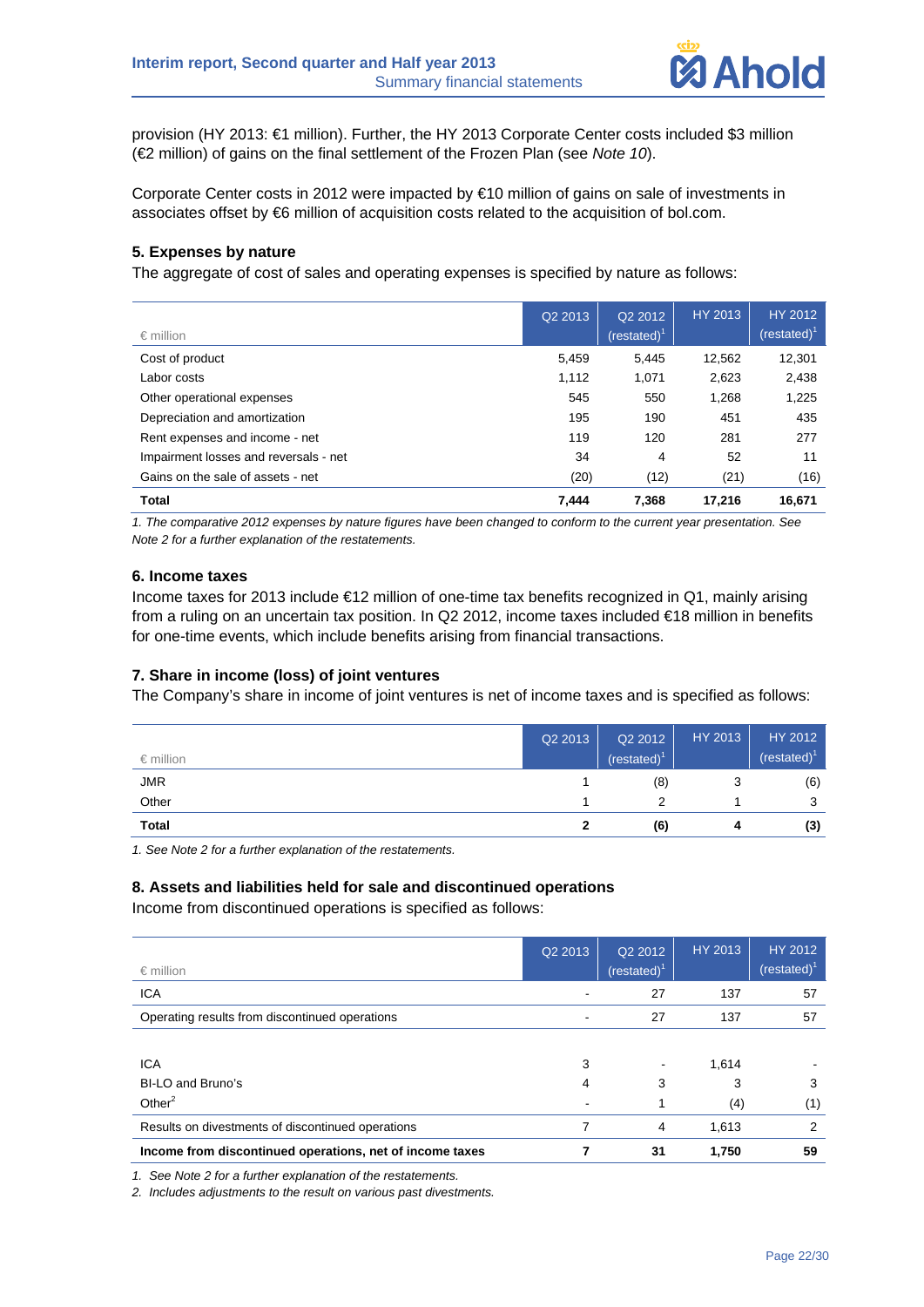

HY 2013 operating results from discontinued operations includes Ahold's proportionate share in the operating results of ICA for the month of January 2013 of a €2 million loss, as well as a dividend received from ICA of SEK 1.2 billion (€142 million). The expected cash flows from the receipt of the dividend were subject to a cash flow hedge and, consequently, Ahold recognized €139 million of dividend income (€142 million dividend receivable at the date of recognition less the effect of the cash flow hedge of €3 million).

On February 10, 2013, Ahold reached a sale agreement with Hakon Invest regarding its 60% holding in ICA for SEK 20 billion. The transaction was completed on March 27, 2013, and as a result Ahold recorded a gain of €1,614 million as a result on divestment of ICA as presented below:

| $\epsilon$ million                                                                      |       |
|-----------------------------------------------------------------------------------------|-------|
| Proceeds net of cost to sell                                                            | 2,368 |
| Net assets divested                                                                     | (828) |
| Results on divestment before recycling of currency exchange differences and other items | 1.540 |
| Currency exchange differences transferred from equity                                   | 82    |
| Other items previously recognized in other comprehensive income                         | (9)   |
| Results on divestments before income taxes                                              | 1.613 |
| Income taxes                                                                            |       |
| <b>Result on divestment of ICA</b>                                                      | 1,614 |

The cash flows from divestment of businesses as presented in the cash flow statement are as follows:

| $\epsilon$ million                               | Q2 2013 | Q <sub>2</sub> 2012 | HY 2013 | HY 2012 |
|--------------------------------------------------|---------|---------------------|---------|---------|
| Proceeds from ICA                                | (9)     |                     | 2,368   |         |
| Net cash flows related to other past divestments | (2)     | (41)                |         | (44)    |
| Divestment of businesses, net of cash divested   | (11)    | (41)                | 2.361   | (44)    |

### **9. Equity attributable to common shareholders**

### *Dividend on common shares*

On April 17, 2013, the General Meeting of Shareholders approved the dividend over 2012 of €0.44 per common share (€457 million in the aggregate). This dividend was included as a liability on the balance sheet as of April 21, 2013, and was paid on May 2, 2013.

### *Share buyback*

On February 28, 2013, Ahold announced its decision to return €500 million to its shareholders by way of a share buyback program, to be completed over a 12-month period. Subsequently, on June 4, 2013, Ahold announced an extension to this program of an additional €1.5 billion, for a total share buyback of €2 billion, expected to be completed by the end of 2014. The total number of shares repurchased under this program over the period from March 11, 2013, through July 14, 2013, was 20,756,429 common shares (Q2 2013: 15,632,983). Shares were repurchased for a total amount of €247 million (Q2 2013: €186 million), at an average price of €11.88 per share.

The number of outstanding common shares as of July 14, 2013, was 1,022,341,045 (December 30, 2012: 1,038,507,411).

### **10. Pensions and other post-employment benefits**

On September 14, 2012, Ahold received approval from the U.S. Internal Revenue Service to terminate the U.S. Frozen Plan. Plan participants had the opportunity to elect a lump sum or annuity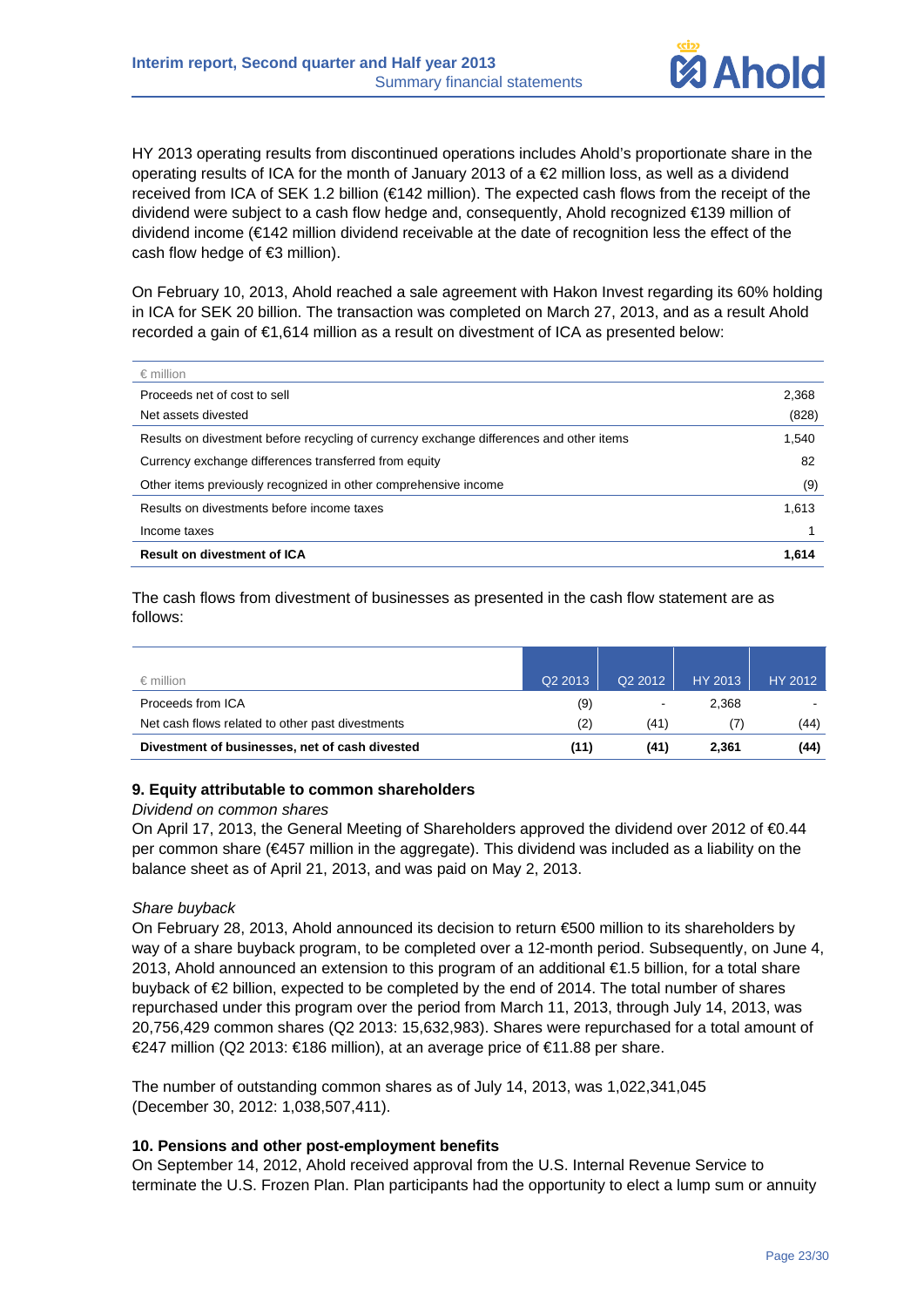

payment option if the present value of their benefit was in excess of \$5,000; all other participants were paid in lump sums. Lump sum settlements were made in mid-December, 2012, while the purchase of annuity contracts occurred in Q1 2013. The final settlement expense of the lump sum payments and an estimate of the settlement expense of the annuity contracts amounted to €121 million and were recognized in 2012. Upon the purchase of the annuity contracts in Q1 2013 a gain of €9 million (\$12 million) was recognized, representing an adjustment to the 2012 annuity estimate. Of this gain, *€*7 million (\$9 million) was recognized in Ahold USA and €2 million (\$3 million) in the Corporate Center.

During Q1 2013, Stop & Shop reached an agreement with the New England Teamsters and Trucking Industry Pension Fund (NETTI) to settle Stop & Shop's pension liabilities in the fund, an estimate of which was disclosed in *Note 23* to Ahold's 2012 financial statements. This agreement follows NETTI's restructuring to create a new future benefit service "pool." Employers who participate in the new pool will be responsible only for the pension benefits of their own employees, without regard to any previous fund liabilities in the original pension pool. Under the settlement agreement, Stop & Shop will move its employees into the new pool going forward without any loss of benefits for its employees and will settle its liability and payment obligations in the original pension pool through the payment of \$100 million (€76 million), payable in two equal installments of \$50 million, one paid on June 22, 2013, and the second due by April 30, 2025. Accordingly, Stop & Shop has recorded a pretax liability in Q2 2013 for the discounted amount of the remaining settlement liability of \$33 million (€25 million). Stop & Shop's withdrawal from the original pension plan pool was effective as of March 31, 2013.

During the quarter, the Company's defined benefit plans were remeasured to their funded status with the effect being recognized in other comprehensive income. The remeasurement of the defined benefit obligation was based on the discount rate as of the end of the quarter; while the plan asset fair values were remeasured to the most recent valuations available at the end of the quarter.

### **11. Cash flow**

The changes in cash and cash equivalent balances are as follows:

|                                                                            | <b>HY</b> | <b>HY</b> |
|----------------------------------------------------------------------------|-----------|-----------|
| $\epsilon$ million                                                         | 2013      | 2012      |
| Cash and cash equivalents at the beginning of the year                     | 1,886     | 2,438     |
| Restricted cash                                                            | (22)      | (31)      |
| Cash and cash equivalents beginning of the year, excluding restricted cash | 1.864     | 2,407     |
| Net cash from operating, investing and financing activities                | 1,927     | (738)     |
| Effect of exchange rate differences on cash and cash equivalents           | 10        | 51        |
| Restricted cash                                                            | 22        | 31        |
| Cash and cash equivalents at the end of the quarter                        | 3.823     | 1.751     |

Included in Other financing cash flows is the €92 million (\$124 million) Q1 2013 settlement paid to Vornado. Refer to *Note 34* of Ahold's 2012 Annual Report for more information on the litigation.

### **12. Financial instruments**

*Fair values of financial instruments* 

The following table presents the fair values of financial instruments, based on Ahold's categories of financial instruments, including current portions, compared to the carrying amounts at which these instruments are included on the balance sheet: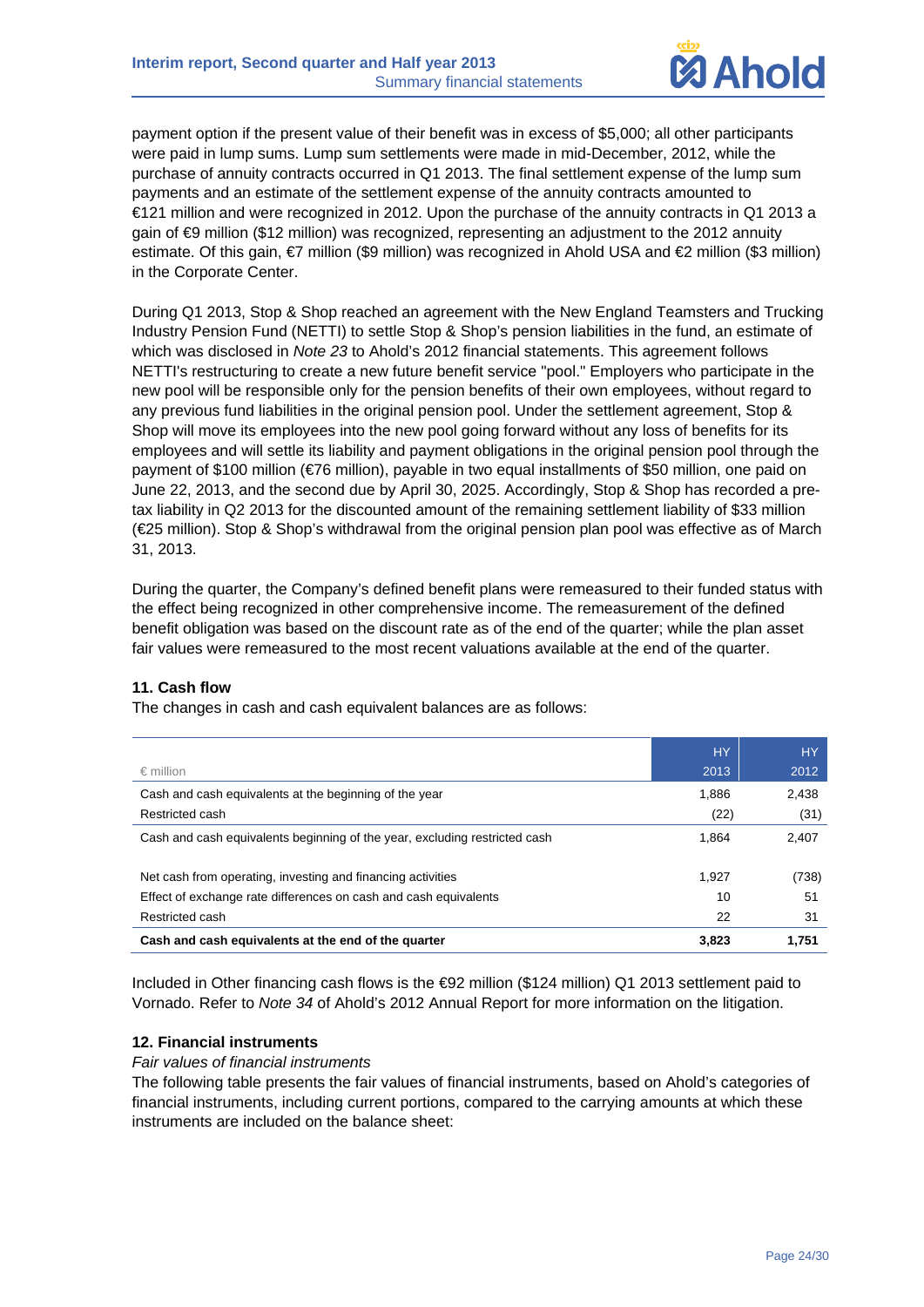### **Interim report, Second quarter and Half year 2013**

Summary financial statements

## **MAhold**

|                                                | July 14, 2013 |          | December 30, 2012 |          |  |
|------------------------------------------------|---------------|----------|-------------------|----------|--|
|                                                | Carrying      | Fair     | Carrying          | Fair     |  |
| $\epsilon$ million                             | amount        | value    | amount            | value    |  |
| Loan receivable                                | 38            | 49       | 38                | 54       |  |
| Accounts receivable                            | 724           | 724      | 800               | 800      |  |
| Reinsurance assets                             | 128           | 128      | 109               | 109      |  |
| Total loans and receivables                    | 890           | 901      | 947               | 963      |  |
| Cash and cash equivalents                      | 3,823         | 3,823    | 1,886             | 1,886    |  |
| Short-term deposits and similar instruments    | 145           | 145      |                   |          |  |
| <b>Derivatives</b>                             | 256           | 256      | 282               | 282      |  |
| Available for sale                             | 4             | 4        | 4                 | 4        |  |
| <b>Total financial assets</b>                  | 5,118         | 5,129    | 3,119             | 3,135    |  |
|                                                |               |          |                   |          |  |
| <b>Notes</b>                                   | (1,005)       | (1,231)  | (1,056)           | (1,348)  |  |
| Other Ioans                                    | (4)           | (3)      | (5)               | (4)      |  |
| Financing obligations                          | (375)         | (538)    | (381)             | (573)    |  |
| Mortgages payable                              | (10)          | (12)     | (11)              | (12)     |  |
| Finance lease liabilities                      | (1,218)       | (1,614)  | (1,254)           | (1,731)  |  |
| Cumulative preferred financing shares          | (497)         | (536)    | (497)             | (535)    |  |
| Dividend cumulative preferred financing shares | (13)          | (13)     | (24)              | (24)     |  |
| Accounts payable                               | (2, 476)      | (2, 476) | (2,667)           | (2,667)  |  |
| Short-term borrowings                          | (46)          | (46)     | (42)              | (42)     |  |
| Interest payable                               | (13)          | (13)     | (25)              | (25)     |  |
| Reinsurance liabilities                        | (145)         | (145)    | (121)             | (121)    |  |
| Other                                          | (65)          | (76)     | (2)               | (2)      |  |
| Total financial liabilities at amortized cost  | (5,867)       | (6,703)  | (6,085)           | (7,084)  |  |
| <b>Derivatives</b>                             | (201)         | (201)    | (177)             | (177)    |  |
| <b>Total financial liabilities</b>             | (6,068)       | (6,904)  | (6, 262)          | (7, 261) |  |

### *Financial assets and liabilities measured at fair value in the balance sheet*

Of Ahold's categories of financial instruments, only derivatives and assets available for sale are measured and recognized on the balance sheet at fair value. These fair value measurements are categorized within Level 2 of the fair value hierarchy. The Company uses inputs other than quoted prices that are observable for the asset or liability, either directly (i.e., as prices) or indirectly (i.e., derived from prices). The fair value of derivative instruments is measured by using either a market or income approach (mainly present value techniques). Foreign currency forward contracts are measured using quoted forward exchange rates and yield curves derived from quoted interest rates that match the maturity of the contracts. Interest rate swaps are measured at the present value of expected future cash flows. Expected future cash flows are discounted by using the applicable yield curves derived from quoted interest rates.

The carrying amount of receivables, cash and cash equivalents, accounts payable, short-term deposits held to maturity, and other current financial assets and liabilities approximate their fair values because of the short-term nature of these instruments and, for receivables, because of the fact that any recoverability loss is reflected in an impairment loss. The fair values of quoted borrowings are based on year-end ask-market quoted prices. The fair value of other non-derivative financial assets and liabilities that are not traded in an active market are estimated using discounted cash flow analyses based on market rates prevailing at quarter end. The fair value calculation method and the conditions for redemption and conversion of the cumulative preferred financing shares are disclosed in *Note 22* of Ahold's 2012 Annual Report. The accrued interest is included in other current financial liabilities and not in the carrying amounts of non-derivative financial assets and liabilities.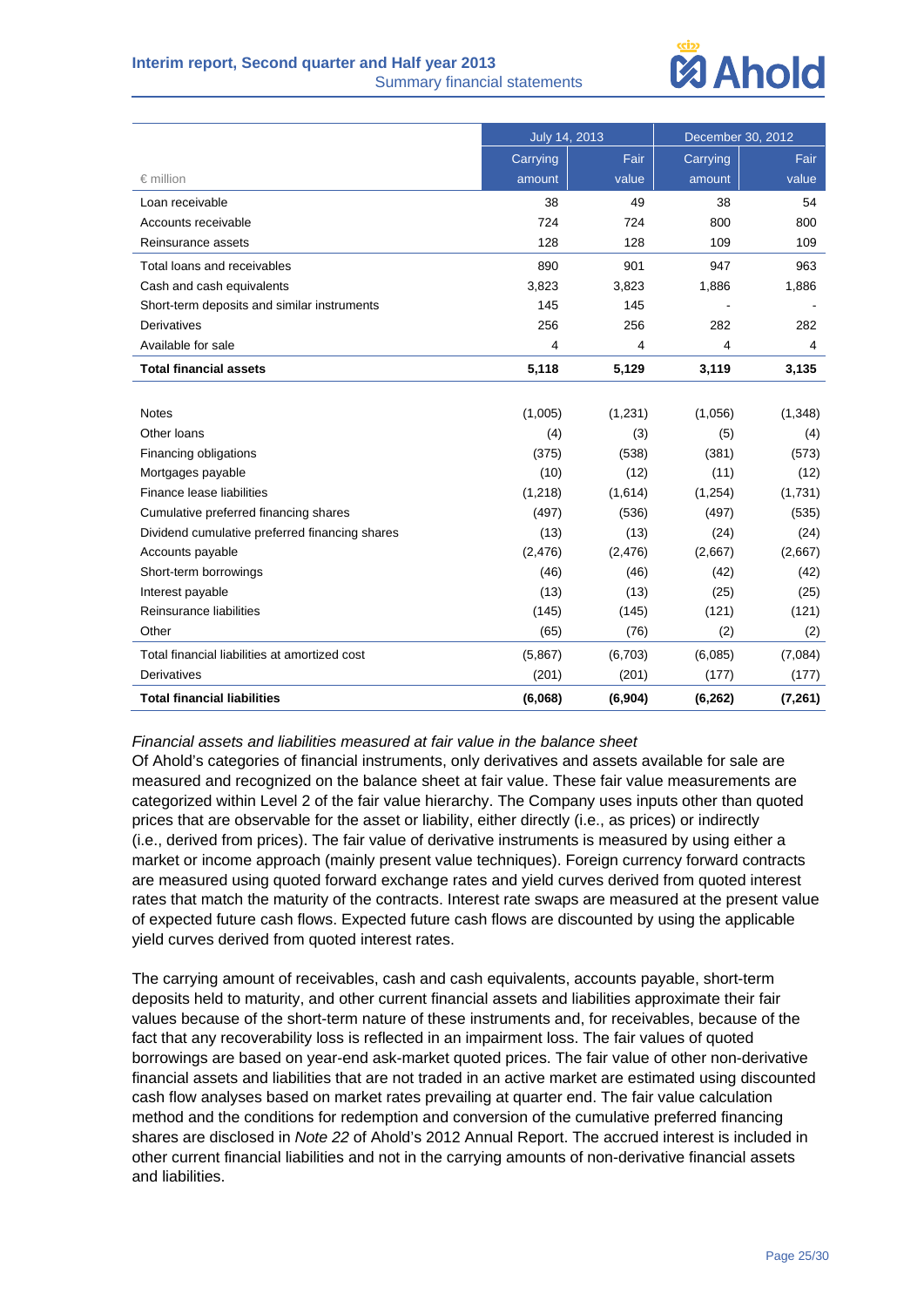

### **13. Commitments and contingencies**

An overview of commitments and contingencies as of December 30, 2012, is included in *Note 34* of Ahold's 2012 consolidated financial statements, which were published as part of Ahold's 2012 Annual Report on March 6, 2013. There have been no significant changes to this overview through Q2 of 2013.

### **14. Subsequent events**

### *Closure of New Hampshire stores*

On August 6, 2013, Stop & Shop announced plans to close six stores and three gas stations in New Hampshire on or before September 21, 2013. During Q2, Ahold recognized \$26 million (€20 million) of impairments related to these stores. Expected closing costs to be recognized in Q3 2013 are not anticipated to exceed \$50 million (€38 million) and consist mainly of onerous contract provisions related to our lease obligations.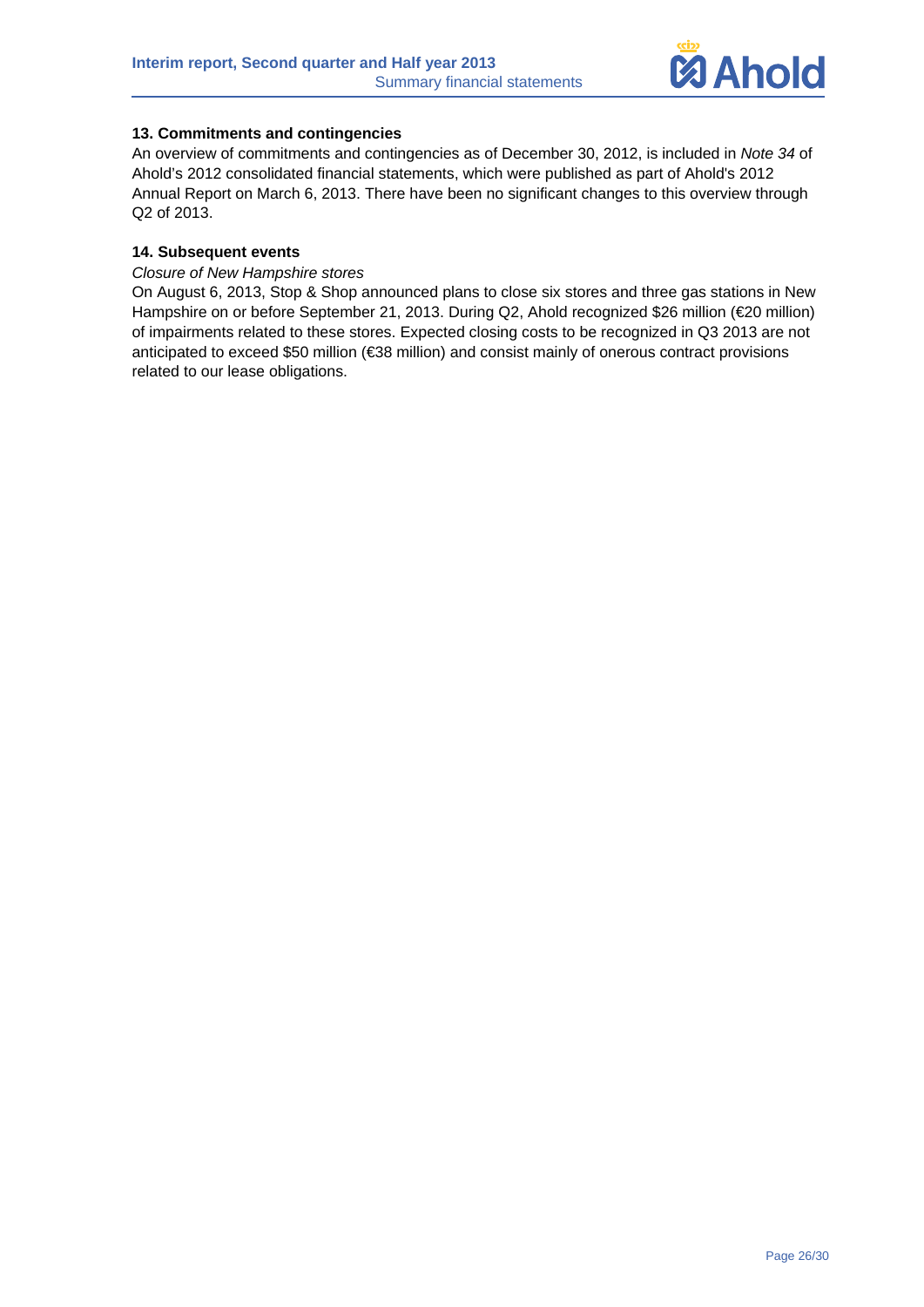

## **Use of non-GAAP financial measures**

This summary report includes the following non-GAAP financial measures:

- **Net sales at constant exchange rates.** Net sales at constant exchange rates exclude the effect of using different currency exchange rates to translate the financial information of Ahold subsidiaries or joint ventures to euros. Ahold's management believes this measure provides a better insight into the operating performance of Ahold's foreign subsidiaries or joint ventures.
- **Net sales in local currency.** In certain instances, net sales are presented in local currency. Ahold's management believes this measure provides a better insight into the operating performance of Ahold's foreign subsidiaries.
- **Identical sales.** Net sales from exactly the same stores and online sales in existing market areas, in local currency for the comparable period.
- **Identical sales, excluding gasoline net sales.** Because gasoline prices have experienced greater volatility than food prices, Ahold's management believes that by excluding gasoline net sales, this measure provides a better insight into the growth of its identical store sales.
- **Comparable sales.** Identical sales plus net sales from replacement stores in local currency. Comparable sales are only reported for Ahold USA.
- **Underlying operating income.** Total operating income, adjusted for impairments of non-current assets, gains and losses on the sale of assets, restructuring and related charges, including business acquisition transaction costs and other significant non-recurring transactions. Ahold's management believes this measure provides better insight into the underlying operating performance of Ahold's operations.

The reconciliation from the underlying operating income per segment to the operating income per segment is as follows for Q2 2013 and Q2 2012 and for the first half of 2013 and 2012, respectively:

|                         | <b>Underlying</b><br>operating<br>income | <b>Impairments</b> | <b>Gains</b><br>(losses) on<br>the sale of | <b>Restructuring</b><br>and related<br>charges | Other | Operating<br>income |
|-------------------------|------------------------------------------|--------------------|--------------------------------------------|------------------------------------------------|-------|---------------------|
| $(\in$ million)         | Q2 2013                                  |                    | assets                                     |                                                |       | Q2 2013             |
| Ahold USA               | 199                                      | (29)               | 20                                         |                                                |       | 190                 |
| The Netherlands         | 148                                      | (3)                | (1)                                        |                                                |       | 144                 |
| Other Europe            | 3                                        | (2)                |                                            |                                                |       | 1                   |
| <b>Corporate Center</b> | (12)                                     |                    |                                            |                                                |       | (10)                |
| <b>Ahold Group</b>      | 338                                      | (34)               | 20                                         |                                                |       | 325                 |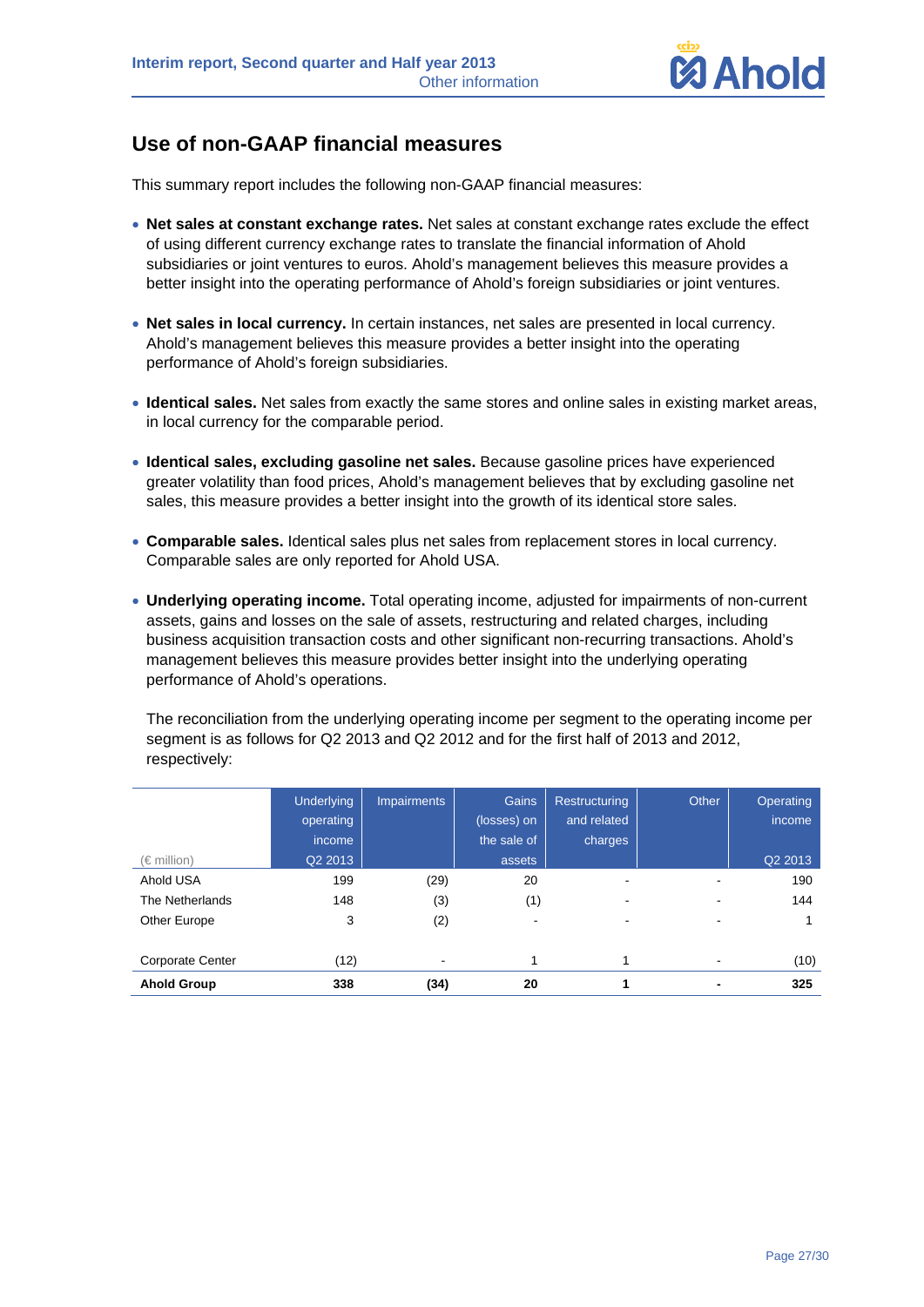

|                         | <b>Underlying</b> | <b>Impairments</b> | Gains on the | <b>Restructuring</b> | Other | Operating      |
|-------------------------|-------------------|--------------------|--------------|----------------------|-------|----------------|
|                         | operating         |                    | sale of      | and related          |       | income         |
|                         | income            |                    | assets       | charges              |       | Q2 2012        |
|                         | Q2 2012           |                    |              |                      |       |                |
| (€ million)             | $(rested)^1$      |                    |              |                      |       | $(restated)^T$ |
| Ahold USA               | 210               | (3)                | 2            | (2)                  |       | 207            |
| The Netherlands         | 131               |                    | 2            | (1)                  |       | 132            |
| Other Europe            | 4                 | (1)                |              |                      |       | 3              |
| <b>Corporate Center</b> | (20)              |                    | 8            | (6)                  |       | (18)           |
| <b>Ahold Group</b>      | 325               | (4)                | 12           | (9)                  |       | 324            |

*1. See Note 2 for a further explanation of the restatements.* 

|                         | <b>Underlying</b><br>operating<br>income | <b>Impairments</b> | Gains on the<br>sale of<br>assets | <b>Restructuring</b><br>and related<br>charges | Other | Operating<br>income |
|-------------------------|------------------------------------------|--------------------|-----------------------------------|------------------------------------------------|-------|---------------------|
| $(\in$ million)         | HY 2013                                  |                    |                                   |                                                |       | HY 2013             |
| Ahold USA               | 446                                      | (47)               | 20                                |                                                | (56)  | 363                 |
| The Netherlands         | 334                                      | (3)                |                                   |                                                |       | 331                 |
| Other Europe            | 8                                        | (2)                |                                   |                                                |       | 6                   |
| <b>Corporate Center</b> | (34)                                     |                    |                                   |                                                | 2     | (30)                |
| <b>Ahold Group</b>      | 754                                      | (52)               | 21                                |                                                | (54)  | 670                 |

The Other balance for Ahold USA of €56 million is the total of a multi-employer plan settlement charge in the amount of €63 million offset by gains on the settlement of annuity charges for the Frozen Plan of €7 million. These are further explained in *Note 10*.

|                         | <b>Underlying</b><br>operating<br>income<br><b>HY 2012</b> | <b>Impairments</b> | Gains on the<br>sale of<br>assets | <b>Restructuring</b><br>and related<br>charges | Other | Operating<br>income<br><b>HY 2012</b> |
|-------------------------|------------------------------------------------------------|--------------------|-----------------------------------|------------------------------------------------|-------|---------------------------------------|
| $(\in$ million)         | (restated) $1$                                             |                    |                                   |                                                |       | (restated) $1$                        |
| Ahold USA               | 460                                                        | (10)               | 2                                 | (2)                                            |       | 450                                   |
| The Netherlands         | 317                                                        |                    | 4                                 | (1)                                            |       | 320                                   |
| Other Europe            | 8                                                          | (1)                |                                   |                                                |       |                                       |
| <b>Corporate Center</b> | (44)                                                       |                    | 10                                | (6)                                            |       | (40)                                  |
| <b>Ahold Group</b>      | 741                                                        | (11)               | 16                                | (9)                                            |       | 737                                   |

- **Operating income in local currency.** In certain instances, operating income is presented in local currency. Ahold's management believes this measure provides better insight into the operating performance of Ahold's foreign subsidiaries.
- **Earnings before interest, taxes, depreciation and amortization (EBITDA**). Net income before net financial expense, income taxes, depreciation and amortization. However, EBITDA does not exclude impairments. EBITDA allows investors to analyze the profitability between companies and industries by eliminating the effects of financing (i.e., net financial expense) and capital investments (i.e., depreciation and amortization).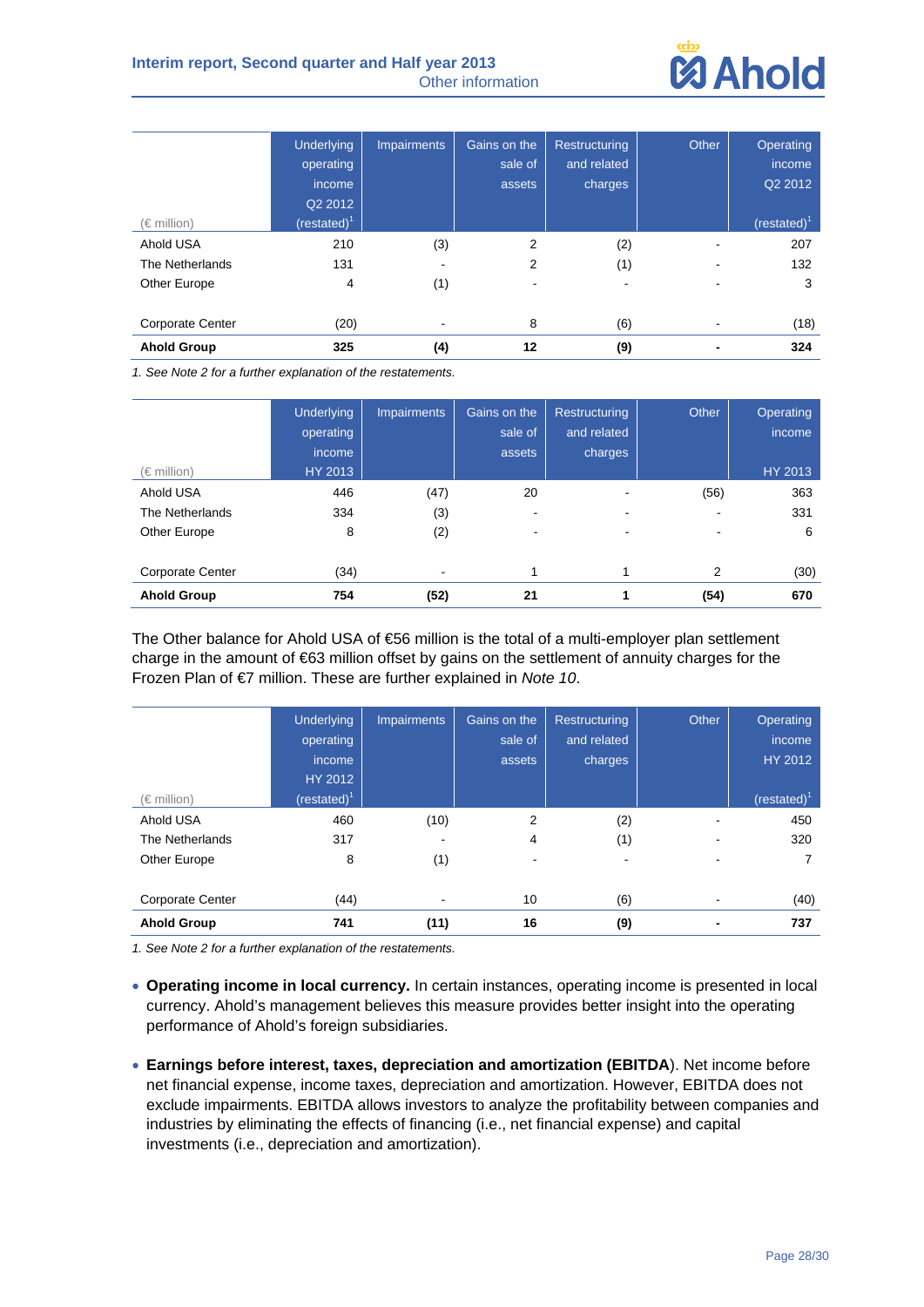

The reconciliation from EBITDA per segment to operating income per segment is as follows for Q2 2013 and Q2 2012 and for the first half of 2013 and 2012, respectively:

|                         | <b>EBITDA</b> | Depreciation<br>and | Operating<br>income | <b>EBITDA</b>              | <b>Depreciation</b><br>and | Operating<br>income        |
|-------------------------|---------------|---------------------|---------------------|----------------------------|----------------------------|----------------------------|
| (€ million)             | Q2 2013       | amortization        | Q2 2013             | Q2 2012<br>(restated) $^1$ | amortization               | Q2 2012<br>(restated) $^1$ |
|                         |               |                     |                     |                            |                            |                            |
| Ahold USA               | 319           | (129)               | 190                 | 333                        | (126)                      | 207                        |
| The Netherlands         | 202           | (58)                | 144                 | 184                        | (52)                       | 132                        |
| Other Europe            | 9             | (8)                 | 1                   | 14                         | (11)                       | 3                          |
| <b>Corporate Center</b> | (10)          |                     | (10)                | (17)                       | (1)                        | (18)                       |
| <b>Total</b>            | 520           | (195)               | 325                 | 514                        | (190)                      | 324                        |

*1. See Note 2 for a further explanation of the restatements.* 

|                         | <b>EBITDA</b>  | <b>Depreciation</b> | Operating | <b>EBITDA</b>   | <b>Depreciation</b> | <b>Operating</b> |
|-------------------------|----------------|---------------------|-----------|-----------------|---------------------|------------------|
|                         |                | and                 | income    |                 | and                 | income           |
|                         | <b>HY 2013</b> | amortization        | HY 2013   | <b>HY 2012</b>  | amortization        | HY 2012          |
| (€ million)             |                |                     |           | (restated) $^1$ |                     | (restated) $^1$  |
| Ahold USA               | 662            | (299)               | 363       | 741             | (291)               | 450              |
| The Netherlands         | 462            | (131)               | 331       | 437             | (117)               | 320              |
| Other Europe            | 26             | (20)                | 6         | 33              | (26)                |                  |
| <b>Corporate Center</b> | (29)           | (1)                 | (30)      | (39)            | (1)                 | (40)             |
| <b>Total</b>            | 1,121          | (451)               | 670       | 1,172           | (435)               | 737              |

*1. See Note 2 for a further explanation of the restatements.* 

- **Free cash flow.** Operating cash flows from continuing operations minus net capital expenditures minus net interest paid plus dividends received. Ahold's management believes this measure is useful because it provides insight into the cash flow available to, among other things, reduce debt and pay dividends.
- **Net debt.** Net debt is the difference between (i) the sum of loans, finance lease liabilities, cumulative preferred financing shares and short-term debt (i.e., gross debt) and (ii) cash, cash equivalents, and short-term deposits and similar instruments. In management's view, because cash, cash equivalents and short-term deposits and similar instruments can be used, among other things, to repay indebtedness, netting this against gross debt is a useful measure for investors to judge Ahold's leverage. Net debt may include certain cash items that are not readily available for repaying debt.

Management believes that these non-GAAP financial measures allow for a better understanding of Ahold's operating and financial performance. These non-GAAP financial measures should be considered in addition to, but not as substitutes for, the most directly comparable IFRS measures.